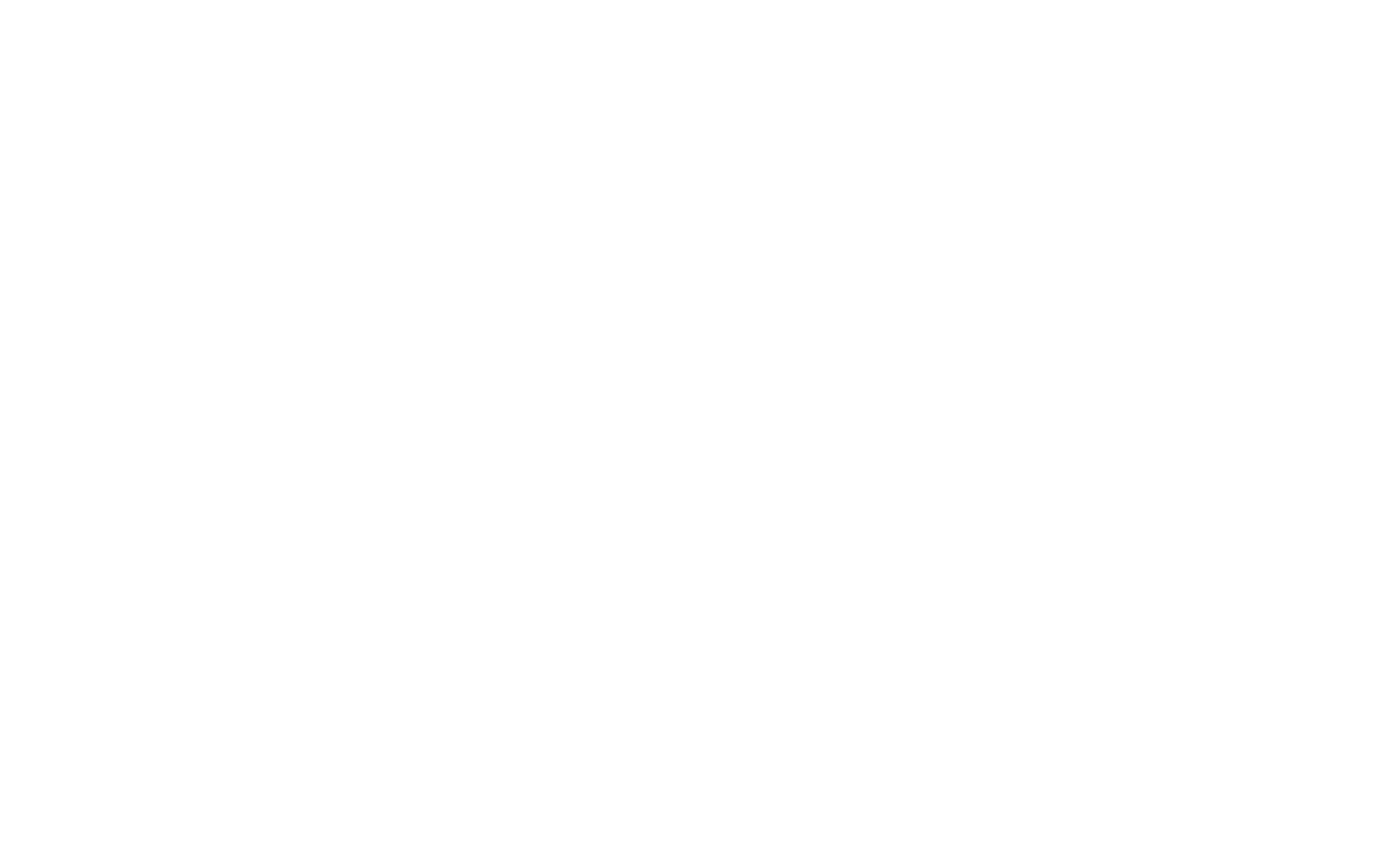

by Edward Copenhagen

Photography by Martha Stewart Design and layout by Paula Telch Cooney

Monroe C. Gutman Library Harvard Graduate School of Education Cambridge, Massachusetts 2008

© 2008 by the President and Fellows of Harvard College

# Harvard Graduate School OF EDUCATION  $\bf{D}$ EANS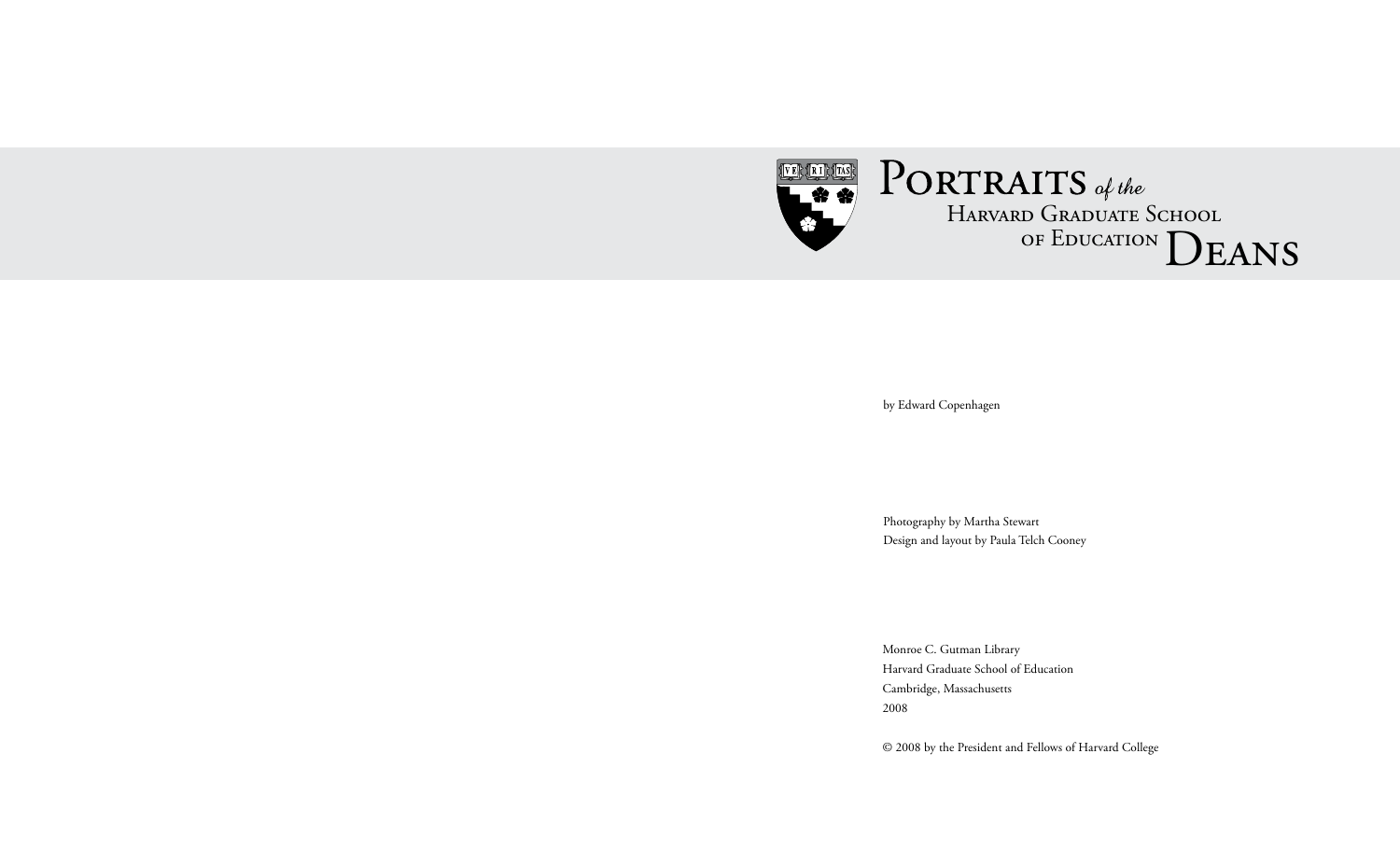## TABLE OF CONTENTS

#### 

### **DEANS & THEIR PORTRAITS**

### ARTISTS

| Sergei Timofeich Konenkov |
|---------------------------|
|                           |
|                           |
|                           |
|                           |
|                           |
|                           |
|                           |
|                           |
|                           |

| 14–15                   |  |
|-------------------------|--|
|                         |  |
| 16–17<br>18–19<br>18–19 |  |
|                         |  |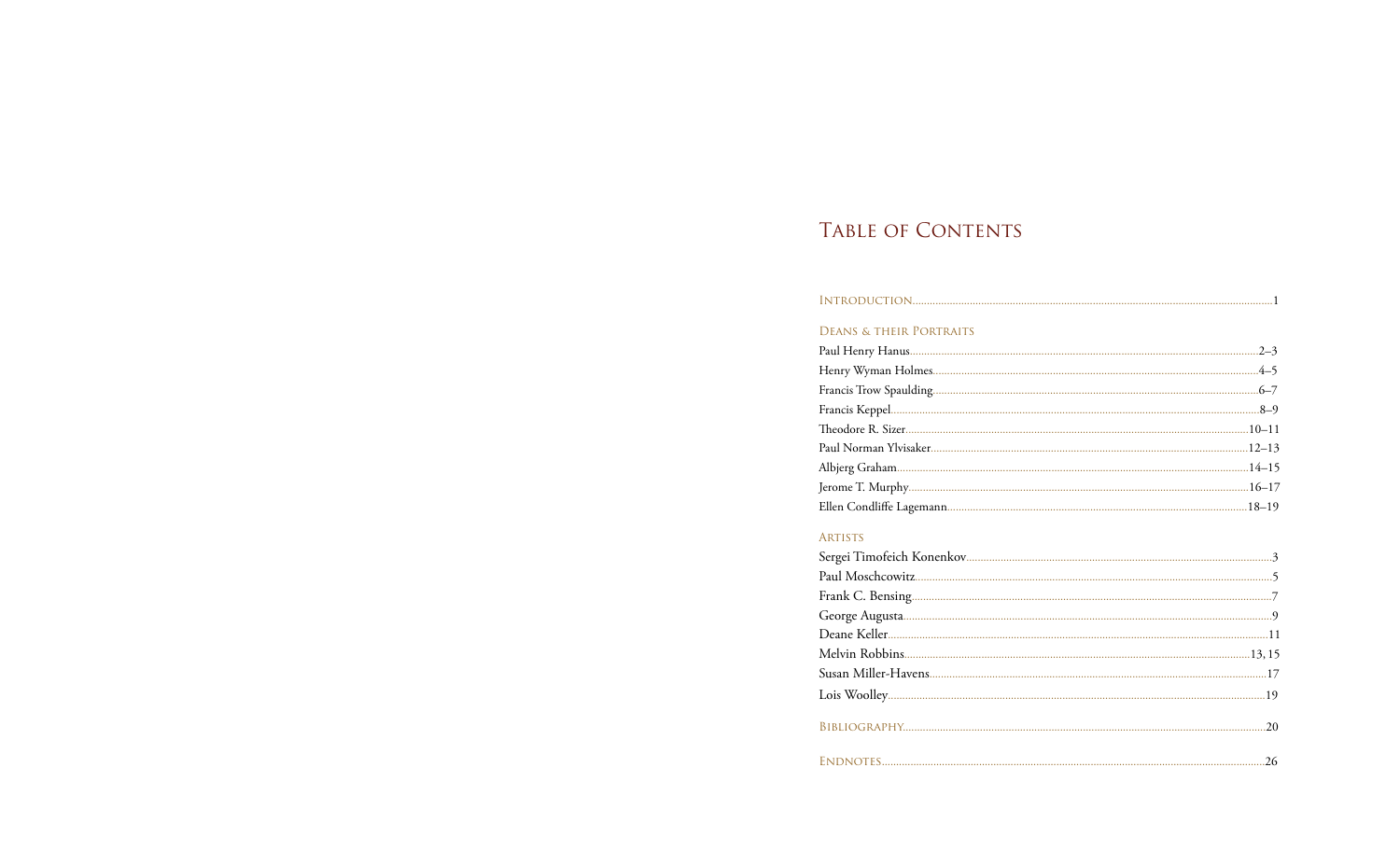### **INTRODUCTION**

Faculty, staff, students, and guests of the Harvard Graduate School of Education (HGSE) attend meetings and special events in the stately Eliot-Lyman Room in Longfellow Hall. In this room, commissioned or "official" portraits honoring nine past HGSE deans adorn the walls. This publication seeks to provide a concise profile of the accomplishments of each dean during their respective administration and documents the artist commissioned to produce the portrait. The artist profiles provide general biographical background and information about their artistic works.

In 1930, Russian sculptor, Sergei Konenkov, received the first commission to complete a bronze bas-relief profile of Professor Paul Henry Hanus on the occasion of Hanus' seventyfifth birthday and to serve as his "permanent memorial." Thus, precedent established future portrait commissions for every past HGSE dean, continuing in 1940 with Paul Moschcowitz's portrait of Dean Henry Wyman Holmes and most recently, in 2006, with the completion of Lois Woolley's portrait of Dean Ellen Condliffe Lagemann.

The author contacted the three living painters (George Augusta, Susan Miller-Havens, and Lois Woolley) and requested they share memories of the individual sittings as well as reflections upon their individually unique approaches to portraiture.

With gratitude we acknowledge Susan Miller-Havens, HGSE alumna and contributing artist, who proposed the idea for this informative work.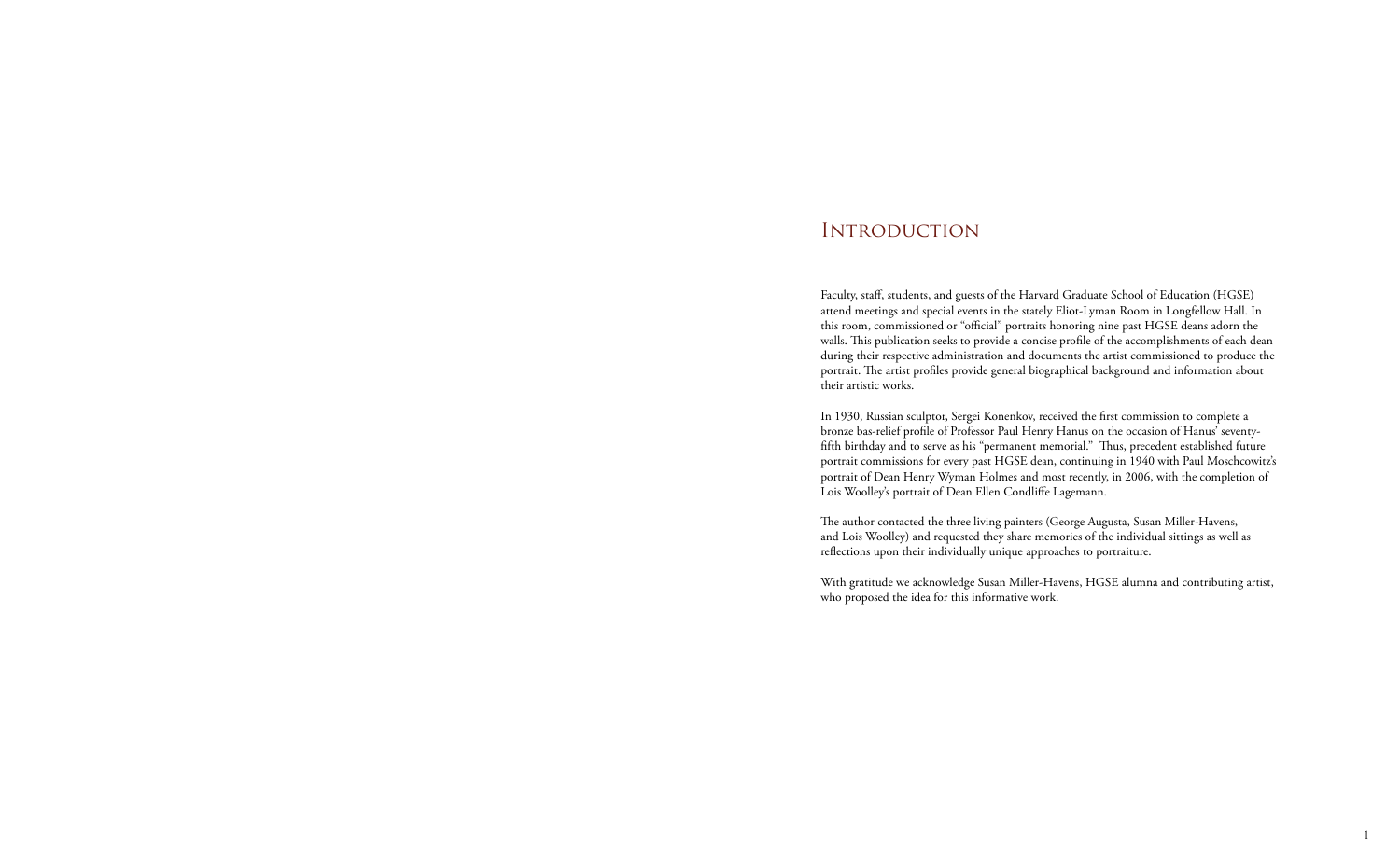

### PORTRAIT OF PAUL HENRY HANUS, 1930

CHAIR, DIVISION OF EDUCATION, 1906-1912

In 1859, Hanus and his family emigrated from Upper Silesia, in the Kingdom of Prussia, to Wisconsin. After earning his undergraduate degree at the University of Michigan, he taught mathematics at the high school and college levels. He soon discovered that he was "much more interested in studying schools than in studying mathematics."

In 1891, Harvard President Charles W. Eliot appointed Paul Henry Hanus to the first faculty position in education, thereby beginning the formal study of education as a discipline at Harvard. Hanus is generally considered to be the founder of the Harvard Graduate School of Education.

In appointing Hanus, President Eliot's goal was not to establish education as an academic discipline at Harvard. Rather, he was concerned about the state of secondary education in the public schools and wanted to ensure that students would be properly prepared for college. Harvard became interested in offering courses in education, in part, to prevent an effort to establish a state-supported normal school for the training of secondary school teachers in Boston. Eliot felt that colleges and universities would be better suited to train them.<sup>2</sup> Hanus possessed a much broader view of education. Henry Wyman Holmes, HGSE's first dean, recalled that Hanus "always viewed education as social process, looking at it in national terms and thinking of schools as an agency and instrument of social progress."<sup>3</sup> At first, the education faculty were members of the Division of Philosophy, Hanus being appointed a full professor with tenure in 1901. He realized that the department needed to grow to keep apace with the growth of other education schools in the United States and lobbied for the creation of a separate faculty. Though not its own school, education became a formal division within the Faculty of Arts and Sciences in 1906 with Hanus as the chair until 1912 when he turned leadership over to his former student, Henry Wyman Holmes. Hanus remained as a professor and, in 1920, saw the rebirth of the division into a separate Harvard faculty, the Harvard Graduate School of Education. He retired and became professor emeritus in 1921. In his first annual report as dean, Holmes remarked that for 30 years Hanus had "worked indefatigably for the development of instruction of education at Harvard" and that the Harvard Graduate School of Education stood as a "monument to his vision and zeal."<sup>4</sup>

On the occasion of his seventy-fifth birthday, friends and former students raised the funds to establish a "permanent memorial" to recognize Paul Henry Hanus' many contributions to the Harvard Graduate School of Education. Hanus personally selected the Russian artist Sergei Timofeyevich Konenkov to sculpt and cast a bas-relief portrait.<sup>5</sup> In addition to sculptures of Soviet politicians and artists, the Russian sculptor was known for his expressive interpretations in wood (his preferred medium) of imagery from Russian folklore and mysticism.

 Konenkov was born to a peasant family in the village Karakovichi in the Smolensk province of Russia. From 1892 to 1896, he studied at the Moscow School of Painting, Sculpture and Architecture under S.I. Ivanov and Sergei Volnukhin. Konenkov continued his education from 1899 to 1902 in the studio of Vladimir Beklemishev at the Higher Arts School of the Academy of Arts in St. Petersburg. During the Russian revolution of 1905, Konenkov stood with the workers at the barricades and afterwards created portraits of the heroes of this Moscow rebellion. After the 1917 revolution, he taught at several state studios and was politically active, participating in Lenin's Plan for Monumental Propaganda.

From 1924 to 1945, he resided in New York City with his wife, Margarita Ivanova Vorontsova Konenkova. During the American period, Konenkov accepted commissions from individuals and institutions. His busts of Supreme Court Justices Oliver Wendell Holmes, Jr., Benjamin Cardozo, and Harlan Fiske Stone reside in the art collection of the United States Supreme Court. Additionally, busts of Holmes and Cardozo were commissioned for the Harvard Law School Legal Portraits Collection. Other commissions include those of Albert Einstein for Princeton's Institute of Advance Study and actress Ina Claire.

 At the invitation of Stalin, the couple returned to the Soviet Union in 1945. He was given a studio on Gorky Street in the center of Moscow and became an acclaimed Soviet artist. He received the Order of Lenin in 1956, the Golden Star of the Hero of Socialist Labor in 1964, and the title of People's Artist of the Soviet Union in 1958. Konenkov remained an active sculptor who delicately balanced the demands of socialist realism with his own private projects in which he explored subjects of a more mythical and metaphysical nature. After his death in 1971, the Sergei T. Konenkov Studio-Museum opened in 1974 on the site of the artist's studio in Moscow.

#### About the Artist: Sergei Timofeyevich Konenkov, Russian, 1874–1971

Sergei Timofeyevich Konenkov Sculpture, bronze 49 x 56.3 x 8 cm (19 5/16 x 22 3/16 x 3 1/8 in.)

Saul Henry Hanus, 1855-1941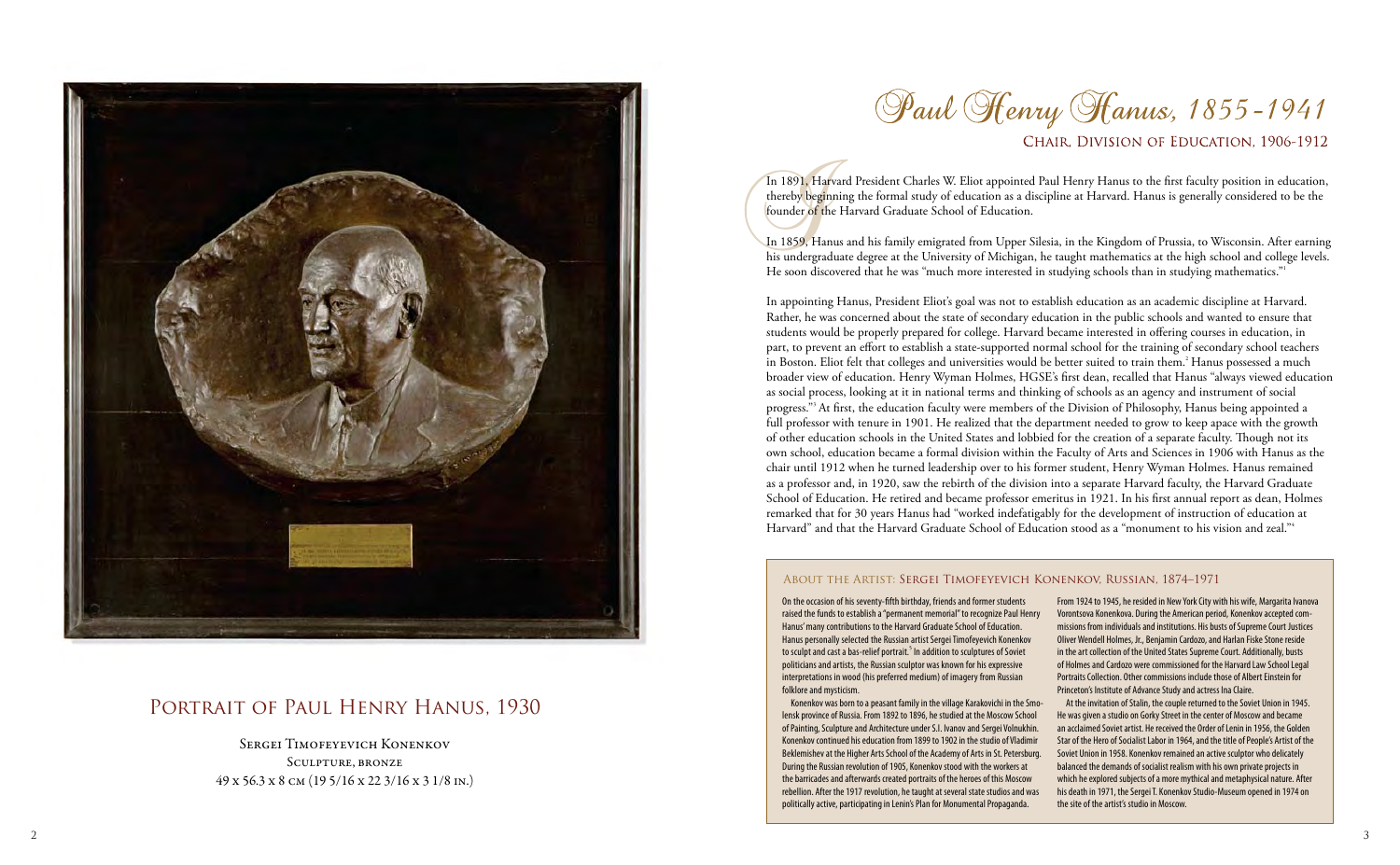Holmes was more of a diplomat than his predecessor and was able to maintain slightly more amicable relations with Harvard President A. Lawrence Lowell and the other Harvard University faculties. In 1927, Holmes organized a restructuring of the School that addressed some of Lowell's concerns while still emphasizing the role education played in societal progress. HGSE's revised mission stressed full-time over part-time enrollment and focused more sharply on the training of teachers rather than administrative positions. The School's admissions criteria became more selective and reached out increasingly to recent college graduates in addition to current practitioners. In 1933, James Bryant Conant became the new Harvard University president. Conant was more receptive to the challenges that educators faced in the United States and more appreciative to the approach taken by Harvard's own professional school of education. The Master of Arts in Teaching (jointly administered by HGSE and the Faculty of Arts and Sciences) was established in 1936 with the aim of educating future secondary school teachers. It later became a model for teacher training programs in other colleges and universities.<sup>6</sup>

Henry Wyman Holmes was the inaugural dean at the Harvard Graduate School of Education's establishment in September 1920. Prior to becoming dean, Holmes had succeeded Paul Hanus as chair of the Harvard Division of Education. He received his A.B. and A.M. degrees from Harvard where he had taken classes taught by Hanus. After Harvard, Holmes was the principal of Brookline's Edward Devotion School and later the head of the English Department at Boston's High School of Commerce. He returned to Harvard in 1907 as a lecturer in education and became an assistant professor in 1910. In 1912 he assumed chairmanship of the Division of Education and became a full professor in 1917.

Holmes resigned as dean in 1940 but remained a member of the faculty. He became a professor emeritus in 1947. With his twenty-year deanship, Holmes holds the distinction of being the longest serving dean in HGSE's history.

Paul Moschcowitz Painting, oil on canvas 90.17 x 74.93 cm (35 1/2 x 29 1/2 in.)

Paul Moschcowitz was selected to paint the portrait of Dean Henry Wyman Holmes upon the recommendation of Alice Vanderbilt Morris (a Radcliffe College graduate and friend of HGSE). $^7$  He had recently painted a portrait of her husband, Dave Hennan Morris (Harvard College, 1896).<sup>8</sup> Moschcowitz was very enthusiastic about the commission as his son-in-law had graduated from HGSE and was well aware of the dean's many accomplishments. $^{\circ}$  The Harvard Chapter of Pi Lambda Theta, a national honor society for women in education, raised the funds necessary for the commission of the painting. The portrait was unveiled at the Harvard Faculty Club on December 11, 1940. In his first annual report as dean, Francis Spaulding reflected that the painting would be prized by the School "because of its faithful reflection of the personal charm and dignity which have given Dean Holmes a lasting place in the affection of his students and his colleagues."<sup>10</sup> Moschcowitz was born in Giralt, Hungary, in 1876, immigrated to the United States in 1881, and became a naturalized American citizen in 1898. After beginning his education in New York City's night schools, he studied at the Art Student's League from 1894 to 1898. He took courses with Julian Alden Weir, George Willoughby Maynard, Henry Siddons Mowbray, and others.<sup>11</sup> Afterwards, Moschcowitz attended the Academie Julienne in Paris and also studied under James McNeill Whistler. Returning to the United States, he became an instructor at the Art Students League and the Pratt Institute. At Pratt, he taught classes in oil portrait painting.<sup>12</sup> The bulk of professional activities were devoted to portraiture though he also did some murals. His work included portraits of Kermit Roosevelt, Dave Hennan Morris (American ambassador to Belgium), Austin S. Iglehart (vice president of the General Foods Corporation), and T. Suffern Tailer (socialite and amateur golfer). His works were exhibited at the Paris Salon, Concoran Galleries in Washington, D.C., and at the annual exhibitions of the National Academy of Design. Moscowitz was a member of the National Academy of Design and the Society of American Artists. He also served as trustee to the Artists' Aid Society of New York. Moschcowitz passed away on January 4, 1942, at age 66.

## Henry Wyman Holmes, 1880-1960

CHAIR, DIVISION OF EDUCATION, 1912-1920 DEAN. 1920-1940

### About the Artist: Paul Moschcowitz, American, 1876–1942



### Portrait of Henry Wyman Holmes, 1940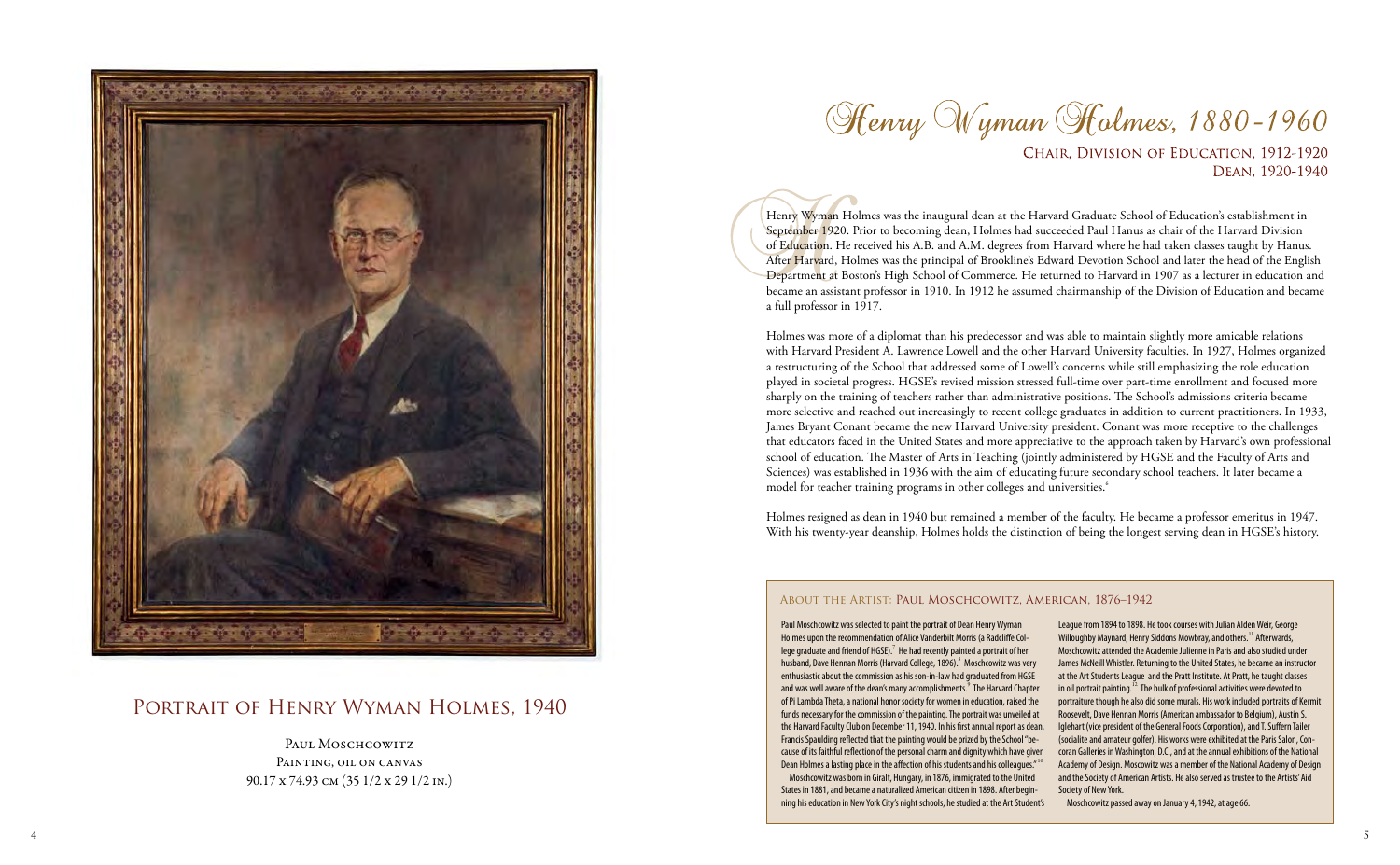# Francis Trow Spaulding, 1896-1950

DEAN. 1940-1945

Spaulding inherited a Harvard faculty in a precarious financial state. He worked to lessen those burdens, generating more operating income by increasing the number of students enrolled at HGSE. Additionally, Spaulding sought to make the School's research faculty more visible, fostered cooperative efforts within Harvard University, and shifted some of the School's focus from teacher preparation to administrative training.<sup>13</sup> More emphasis was also placed on research related to education and the social sciences.<sup>14</sup> With the passage of the Selective Service Act in 1940, HGSE faced the prospect of a drastic student shortage in the near future. Though the School earned income by offering students a number of attractive inducements (e.g. part-time enrollment and reducing the number of credits required for Ed.M.), it was not enough. Many of the new initiatives had to be eliminated. Most part-time and term appointments were cut from the faculty. Certain tenured faculty members were asked to consider early retirement or unpaid leaves of absence in the name of wartime patriotism.<sup>15</sup> Spaulding himself took a leave of absence in early 1942 to serve as a colonel in the Army's Information and Education Division. Though his official appointment lasted until November 1945, Spaulding's active service as dean lasted all of three semesters. Dean Francis Keppel would later remark that Spaulding's few active years as dean still guided the direction of HGSE's management into the early  $1950s.<sup>16</sup>$ 

Francis Trow Spaulding was appointed dean in 1940 by President James Bryant Conant. Spaulding received the degree of A.B. from Harvard College in 1916 and his Ed.M. in 1921 and Ed.D. in 1926 from the Harvard Graduate School of Education. In 1926, he also earned an A.M. degree from Columbia University. Appointed as an instructor in education at HGSE in 1924, Spaulding began a 21-year association with his alma mater as a professor and administrator. He quickly became an assistant professor in 1926 with promotions following to associate professor in 1929 and full professorship in 1936. In 1939, Spaulding became associate dean and assumed responsibilities as dean in the following year.

 Bensing was an illustrator and painter based in New York City and Woodstock, New York. His primary medium was oil paint but he was also known to use pastels and watercolors. He was born in Chicago and trained at the Art Institute of Chicago for seven years. He studied under De Forrest Schook, Wellington Reynolds, Charles Schroeder, and Walter Biggs. Amazingly, Bensing was blind in one eye after a childhood bout of scarlet fever.<sup>18</sup> He was known primarily as

After the war, on October 17, 1946, Spaulding became commissioner of education and president of the University of the State of New York. He served in that position until his sudden and unexpected death in 1950.

> included Coronet, Country Gentleman, McCall's, Pictorial Review, Redbook, and The Saturday Evening Post. Bensing also produced art for print-based advertisements. His illustrations helped market Coca-Cola, Karo Syrup, Post Toasties, and other products. Additionally, Bensing created movie posters for RKO studios.<sup>19</sup> Later, his painting activities became more centered on portraiture. His public commissions included subjects at Bryn Mawr College, Columbia University, Notre Dame University, and the University of Miami. He was also commissioned to paint the portrait of Joseph P. Kennedy. Bensing painted landscapes for his own enjoyment. He had exhibitions of his oil and watercolor paintings at the National Academy of Design, Allied Artists of America, Salmagundi Club, and American Watercolor Society. Bensing was a member of the Artists Fellowship, Artists Guild, Allied Artists of America, Dutch Treat Club, Salmagundi Club, and Society of American Illustrators. He continued to paint until age 88 and passed away at 90 years of age.

### About the Artist: Frank C. Bensing, American, 1893–1983

Frank C. Bensing was commissioned by the Harvard Graduate School of Education a cover and story illustrator for magazines early in his career. These publications to paint a portrait of Dean Francis Trow Spaulding in 1954. The work was done posthumously by the artist. In fact, Bensing copied this portrait from his previously completed portrait of Spaulding (1951) commissioned by the State of New York and hung in the State Education Building in Albany. The work for the State of New York was also completed after Spaulding's death. On June 16, 1955 (commencement day), the portrait was presented to Dean Francis Keppel by a group of alumni, friends, and associates of Spaulding. The painting was originally hung in the Dean's Office in Lawrence Hall.<sup>1</sup>



### Portrait of Francis Trow Spaulding, 1954

Frank C. Bensing Painting, oil on canvas 88.27 x 74.61 cm (34 3/4 x 29 3/8 in.)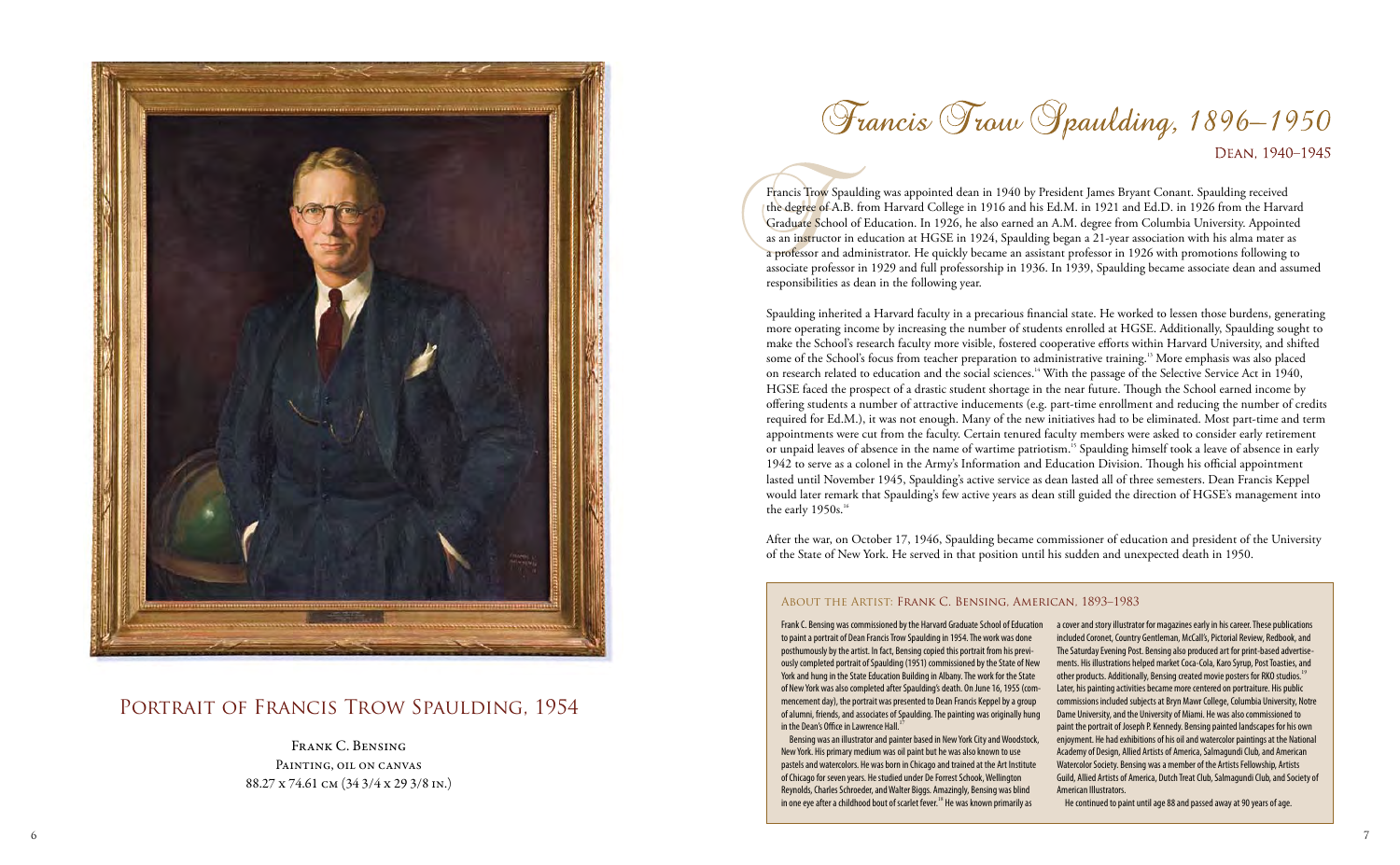

### PORTRAIT OF FRANCIS KEPPEL, 1965

Francis Reppel, 1916-1990

DEAN. 1948-1962

Francis Keppel was appointed dean in 1948 by President James Bryant Conant. At 32, he was Harvard's youngest dean. Previously, Keppel served as assistant dean of Harvard College freshmen and assistant to the Harvard University provost.

During Keppel's fourteen year administration, the Graduate School of Education gained a strong national reputation as a leading institution for teacher preparation, advanced study, and research in education. In addition, the Ed School was known to possess a strong commitment to the recruitment and training of current practitioners. Keppel led the school through a period of unprecedented expansion. By 1962, full-time enrollment had quadrupled to 620 students, 80 percent attending full-time (compared to only 39 percent in 1948). The school's endowment had more than doubled to 5.8 million dollars. Admissions applications increased from less than 200 applicants in 1948 to almost 2,000 in 1962.<sup>20</sup> Expansion of the campus was on the horizon when the school purchased Longfellow Hall in 1961 and made preliminary plans for the creation of a new academic building across Appian Way.

Keppel's tenure saw the creation of a master's of education program for elementary teaching, as well as the growth of master's and doctoral degree programs in the fields of guidance, human development, instructional research, history and philosophy of education, administration, sociology of education, measurement and statistics, and teacher education. He also sponsored experimental programs in group teaching, programmed learning, educational television, and curriculum reform.<sup>21</sup> Several centers were established or reinvigorated which increased opportunities for research and training. The Laboratory for Human Development was established in 1949, expanding research in childhood behavioral sciences. Many of the programs that Keppel established, such as the School and University Program for Research and Development, connected HGSE with nearby suburban public school systems for collaborative research and the examination of fundamental educational problems.

Keppel resigned in 1962 to become the United States Commissioner of Education under President John F. Kennedy. Leaving Washington, he served on the governing boards of several organizations including the General Learning Corporation and the Harvard University Board of Overseers. Keppel was also director of the Aspen Institute's Education and Society Program. In 1976, after nearly a fifteen year absence from HGSE, he returned as a senior lecturer in education and continued to teach until his death in 1990.

The portrait of Francis Keppel was painted by Boston native George Augusta in 1965. Augusta spent a week working on the portrait while Commissioner of Education Keppel was busy at work in his Washington, D.C. office. Augusta recalled Keppel as a "very easy-going charming sitter." <sup>23</sup> The papers on Keppel's desk are School integration compliance forms as well as research funding applications from Harvard University. The painting was unveiled in the Eliot-Lyman Room on March 5, 1966. Keppel often referred to the grouping of portraits in the Eliot-Lyman Room as the "roques' gallery."  $24$ 1946 to 1950, Augusta studied art with painter Ernest Lee Major, one of the last surviving members of the influential Boston School of Painting. Augusta is known primarily as a portrait artist who works with oil paints and pastels in both traditional and impressionistic styles. Augusta has been commissioned to paint the portraits of Supreme Court Chief Justice Warren E. Berger, Harvard University President Derek Bok, First Lady Rosalyn Carter, Supreme Court Justice Lewis E. Powell, and Massachusetts Governor Francis W. Sargent. In addition to portraiture, Augusta paints beach scenes, landscapes, figure

 George Augusta was born in Boston in 1922. He studied painting in Florence while serving in the United States Army in Italy during World War II. From studies, and still lifes. He is a member of the Guild of Boston Artists and the Copley Society.

### About the Artist: George Augusta, American, born 1922

*"I prefer not to work with photographs, as a portrait is really an expression of the interaction between a painter and the sitter."* 

George Augusta PAINTING, OIL ON CANVAS 79.38 x 89.85 cm (31 1/4 x 35 3/8 in.)

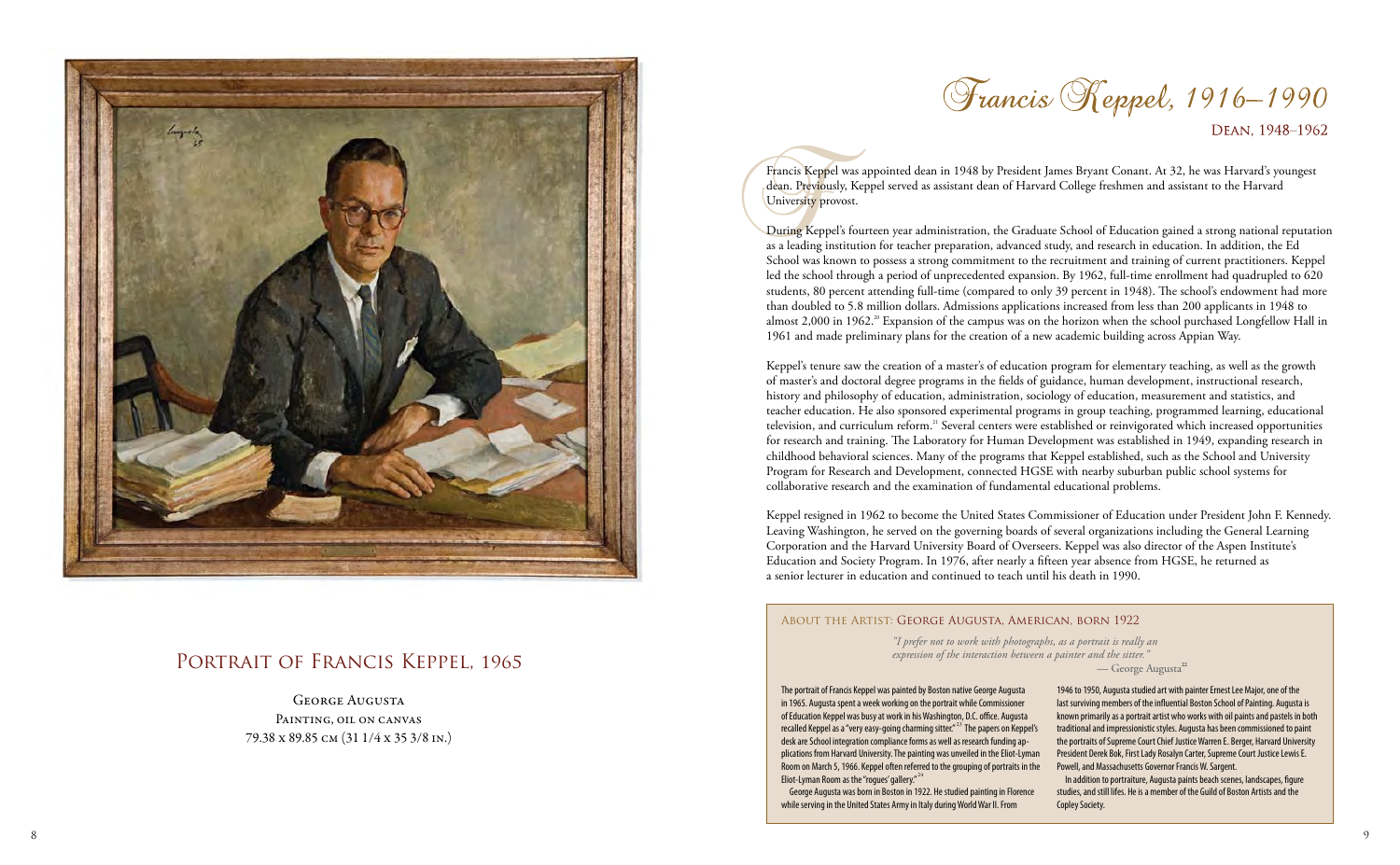

### PORTRAIT OF THEODORE RYLAND SIZER, 1972

Theodore Ryland Sizer was appointed dean of the Harvard Graduate School of Education by Harvard University President Nathan M. Pusey in March 1964. He had been a member of the faculty since 1960, teaching courses in the history of education, and heading the Master of Arts in Teaching Program.

At the start of Sizer's deanship, HGSE had an influx of federal funds to support its programs, projects, and research initiatives; however, with the election of Richard Nixon, HGSE faced serious budget cuts as federal support fell from 57.3 percent of the total budget in 1966 to 39.8 percent in 1970.<sup>25</sup> Nevertheless, the school had nearly tripled its budget by the end of Sizer's administration despite the fiscal strains on income. By the end of his deanship, there had also been significant revisions to the curriculum as a result of the 1966 report, *The Graduate Study in Education*. By the last year of his tenure, programs of study were organized into seven general divisions: Administration and Social Policy, Childhood Education, Human Development, Humanities, Learning Environments, Public Psychology, and Teaching.<sup>26</sup> Sizer was able to recruit talented scholars to the faculty and expanded HGSE's areas of research to include: higher education, lifelong learning, learning environments, law and education, children's education, and family study.<sup>27</sup> HGSE also had a stronger focus on issues related to class and race, especially research in the area of urban education. The student body also became a more diverse population with 18 percent of the students coming from minority groups in 1971.<sup>28</sup> Many students became more activist-oriented as the civil rights movement raised the nation's consciousness to inequalities in the American education system. The plans for building expansion begun under Dean Keppel saw completion during the Sizer years: Larsen Hall was dedicated in 1965 and Gutman Library in 1972.

 After leaving HGSE, Ted Sizer became the twelfth headmaster of the Phillips Academy in Andover, Mass. In 1983, he returned to academia becoming a faculty member and chair of Brown University's Education Department. He founded the Coalition of Essential Schools in 1983 and became the founding director of the Annenberg Institute for School Reform in 1993. Sizer returned to the HGSE faculty as a visiting professor of education in 1997.

> *"I am not a modern painter at all. My work is naturalistic. Some would call it realistic, but it is not necessarily that. All painting is interpretation."* — Deane Keller<sup>29</sup>

PAINTING, OIL ON CANVAS 90.17 x 105.41 cm (35 1/2 x 41 1/2 in.)

 Deane Keller was a 1926 graduate of the Yale School of Fine Arts and in 1929 was appointed instructor in painting and drawing. Keller's teaching career was interrupted by his wartime service as a fine arts officer attached

Theodore Ryland Sizer, born 1932

DEAN. 1964-1972

The portrait of Dean Theodore Ryland Sizer was painted by Deane Keller and unveiled on June 14, 1972. Keller was a family friend of the Sizer's and, at the time, professor emeritus of art at Yale. Objects depicted in the painting represent aspects of Sizer's personal and professional life. The rug behind the dean is a painted representation of a real rug stitched by his father, Theodore Sizer, Sr., a professor emeritus of art history at Yale, during the first years of his son's administration. The rug shows the coat of arms and mottos of both Harvard and Yale. Another personal touch is the inclusion of the initials "TRS" (Theodore Ryland Sizer) and "NFS" (the dean's wife, Nancy Faust Sizer). The books displayed on the desk include Sizer's *Moral Education* and his father's authoritative work on John Trumbull. to the Fifth Army in Italy. His duties included the location and protection of art treasures, emergency restoration to war-damaged pieces, and the return to museums of art stolen by the German Army. Keller resumed his teaching career at Yale in 1946. He was a staunch supporter of traditional techniques, despite some opposing views from certain colleagues on the faculty. He retired from teaching in 1970 but remained an active artist. Throughout his life he had a second career as a portrait painter and was known as the unofficial portraitist of the Yale University faculty. Additionally, he painted official portraits of Senator Robert A. Taft and Connecticut Governor John Lodge. Following the Dutch portrait tradition, many of Keller's colors were of a somber tone with the sitter wearing dark-colored clothing. As in the portrait

of Sizer, Keller often incorporated a coat of arms into the background. By the time of his death in 1992, Keller had painted 160 portraits of individuals connected in some manner to Yale.

### About the Artist: Deane Keller, American, 1901–1992

Deane Keller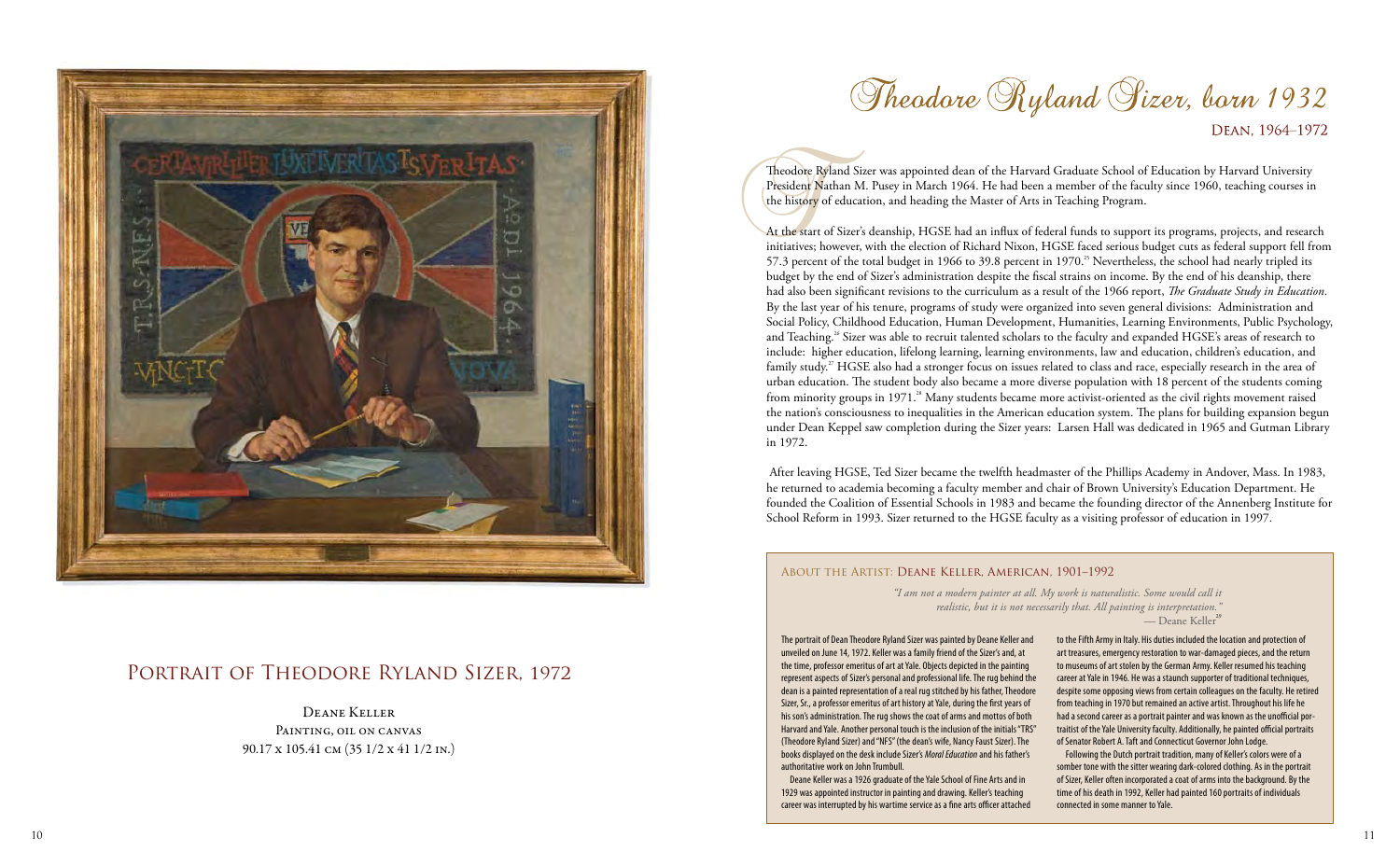# Paul Norman Gluisaker, 1921-1992

DEAN. 1972-1982

did courtroom sketches to get out of his studio and into the "real" world.<sup>32</sup> Although most of his fellow courtroom artists used pencils, pastels and sketch pads — the typical tools of the trade, Robbins employed canvas and acrylic paint for his work. His work for WBZ-TV was awarded a regional Emmy Award in 1979. University of Massachusetts President Robert Woods was so impressed by his courtroom work that he later commissioned Robbins to paint his own portrait. This led to portrait commissions of other university dignitaries.<sup>33</sup>

Ylvisaker helped steer HGSE through a tide of financial difficulties in a period of philosophical transition. Throughout his years as dean, he boosted morale and fostered a strong sense of community. Given Ylvisaker's unconventional background, it should not have been a surprise that his vision for HGSE pushed the school to encompass a definition of "education broader than schooling."<sup>30</sup> Ylvisaker's belief in the importance of lifelong learning for current educational practitioners helped establish the Office of Professional Programs in 1977 and the Principals' Center in 1981, through which practitioners convene for professional training and contact with HSGE faculty. Dean Ylvisaker also increased opportunities for the study of public policy and education. Significantly, the Institute for Education Policy Studies was established in 1979 to further policy research at HGSE. International education also became a priority of Ylvisaker's administration: The Project for Human Potential helped educational policymakers find the means of achieving a full range of development possibilities in a given population, and the Office of International Education was created. Despite reductions in federal and private monies, HGSE continued to strengthen its faculty and student body. During the years of his administration, the School contained the highest concentration of women and minorities of all the Harvard University faculties. In an interview with *The Harvard Crimson*, upon the announcement of his resignation, Ylvisaker even predicted that the chances for a woman to succeed him as dean would be "fairly high."<sup>31</sup>

Paul Norman Ylvisaker was appointed by Harvard President Derek Bok to be dean of the Harvard Graduate School of Education in 1972. He also served as the Charles William Eliot Professor of Education. Ylvisaker came to HGSE with a background in urban planning, having worked on national and international urban planning projects for the Ford Foundation's Public Affairs Program. Before coming to HGSE he had also served as a faculty member at the Harvard Graduate School of Design, Princeton University, Swarthmore College, and Yale University. Ylvisaker was a noted expert in the field of philanthropy.

After resigning from the deanship and until his death in 1992, Ylvisaker became a senior consultant to the Council on Foundations and continued teaching at HGSE.

War he painted murals and portraits as a member of the United States Army Special Services. After the war, Robbins was president and art director of the White Card Company. He retired in 1968 to become a full-time portrait artist.

The portrait of Dean Paul Norman Ylvisaker was painted by Melvin H. Robbins, a Cambridge-based portrait and courtroom artist. In the painting, Ylvisaker is depicted seated in a wooden arm chair against a neutral-colored background. Born in Boston, Melvin "Mel" Robbins graduated from Boston University in 1939 and the Massachusetts Art School in 1941. During the Second World educational institutions, local and state governments, and hospitals. These commissions include: Lesley College, University of Massachusetts, Massachusetts State House, Cambridge City Hall, New England Medical Center, and Children's Hospital. Robbins worked as a highly acclaimed courtroom artist for local television news programs and newspapers. Phyllis Robbins, his wife, recalled that he

 Robbins painted two of the portraits on display in the Eliot-Lyman Room the portraits of Deans Ylvisaker and Patricia Albjerg Graham. Additionally, he received portrait commissions from other Harvard University faculties, including the Dental School, Divinity School, Law School, and Medical School. The medium Robbins selected for Harvard University portraiture was oil on canvas. Additionally, his portraits have been commissioned by other

Robbins passed away on November 24, 1999 at age eighty-one.

### About the Artist: Melvin H. Robbins, American, 1918–1999



### Portrait of Paul Norman Ylvisaker, 1984

Melvin H. Robbins Painting, oil on canvas 99.7 x 79.38 cm (39 1/4 x 31 1/4 in.)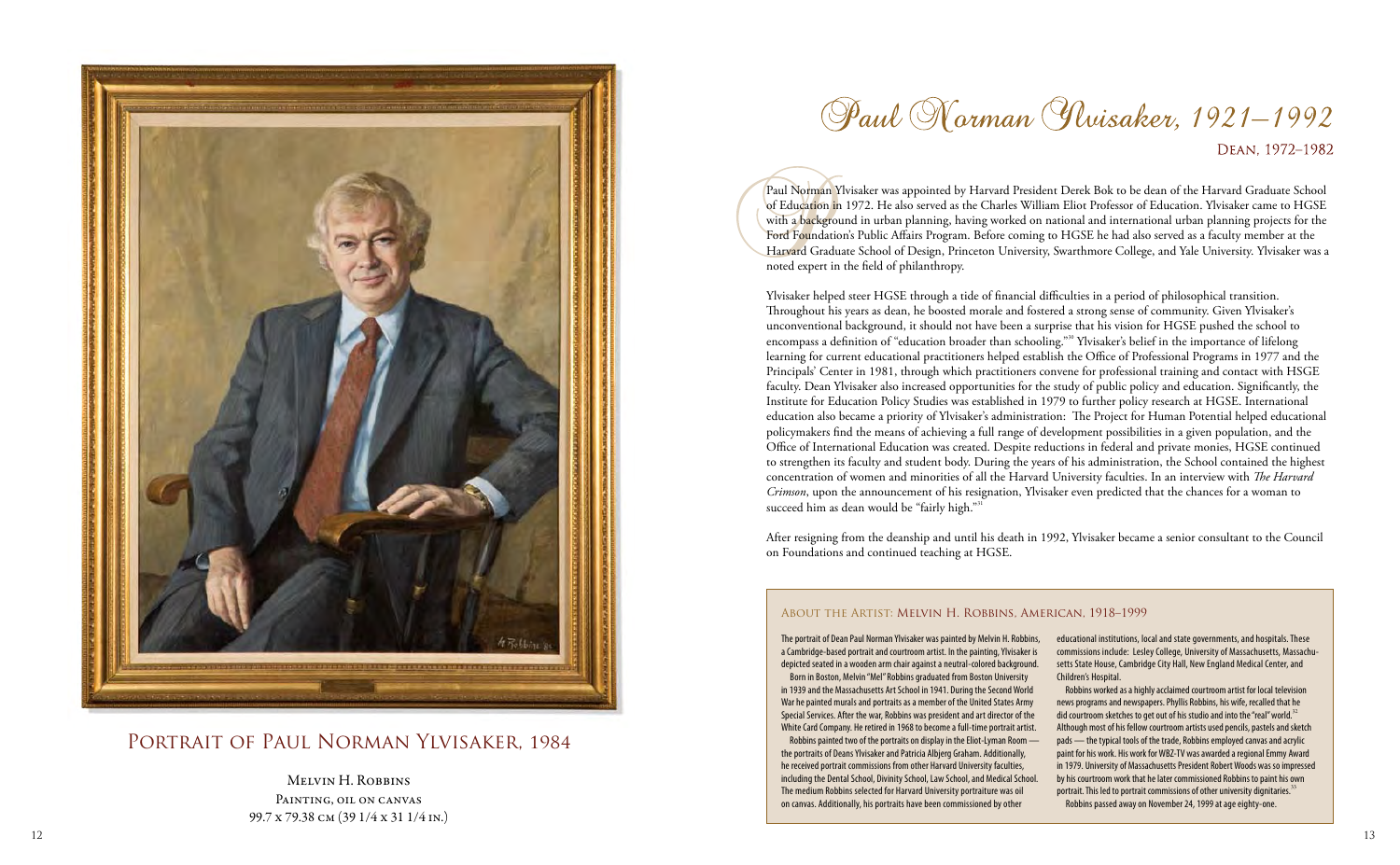

### PORTRAIT OF PATRICIA ALBJERG GRAHAM, 1991

DEAN, 1982-1991

Patrica Albjerg Graham became dean on July 1, 1982. She had previously directed Barnard College's Education Program and held faculty appointments at Indiana University, Northern Michigan University, and Columbia University's Teachers College. Graham joined the HGSE faculty and concurrently served as dean of the Radcliffe Institute for Independent Study, vice president for Institutional Planning for Radcliffe College, and vice president of Radcliffe College. She left these positions to become president of the National Institute of Education. She returned to Harvard in 1979, becoming the Charles Warren Professor of the History of American Education. In addition to her many accomplishments as dean, Graham's place in the historical annals of Harvard University will be secured by the fact that she was the first woman to be appointed dean of a Harvard faculty.

While research programs were always an integral part of HGSE during Graham's tenure, she re-established strong ties to public schools and brought a strong focus on education practice back to the curriculum. Graham attracted future practitioners to the School with programs such as the Undergraduate Teacher Education Program (UTEP), Urban Superintendents Program, and the MidCareer Math and Sciences Program. UTEP offers the Harvard undergraduate the opportunity to simultaneously earn their bachelor's degree and educator licensure. The Urban Superintendents Program is a course of study for doctoral students interested in leading city public school systems. The MidCareer Math and Science Program is designed to draw professionals from technically oriented fields into careers as secondary science and mathematics teachers. With the renewed interest in teacher training, new partnerships were forged between HGSE and local school districts, thereby securing "fieldwork" sites for students in those programs. During her tenure, new outreach programs were established and strengthened. Programs in Professional Education and the Principals' Center continued curriculum support to current practitioners. The Harvard Education Letter was established in 1985 as a means to reach K–12 educators. This newsletter became a concise source of information for new research and innovative practices. The years of Graham's administration also brought stability to the senior faculty as a ten year moratorium on granting tenure was lifted with nine new tenured appointments.

> portrait. This led to portrait commissions of other university dignitaries.<sup>35</sup> Robbins passed away on November 24, 1999 at age eighty-one.

Graham resigned from the deanship in 1991, after which she served as president of the Spencer Foundation. Graham continued to teach at HGSE until 2006 when she retired as the Charles Warren Research Professor of the History of American Education, Emerita.

in 1939 and the Massachusetts Art School in 1941. During the Second World War he painted murals and portraits as a member of the United States Army Special Services. After the war, Robbins was president and art director of the White Card Company. He retired in 1968 to become a full-time portrait artist.

The portrait of Dean Paul Norman Ylvisaker was painted by Melvin H. Robbins, a Cambridge-based portrait and courtroom artist. In the painting, Ylvisaker is depicted seated in a wooden arm chair against a neutral-colored background. Born in Boston, Melvin "Mel" Robbins graduated from Boston University educational institutions, local and state governments, and hospitals. These commissions include: Lesley College, University of Massachusetts, Massachusetts State House, Cambridge City Hall, New England Medical Center, and Children's Hospital.

 Robbins painted two of the portraits on display in the Eliot-Lyman Room the portraits of Deans Ylvisaker and Patricia Albjerg Graham. Additionally, he received portrait commissions from other Harvard University faculties, including the Dental School, Divinity School, Law School, and Medical School. The medium Robbins selected for Harvard University portraiture was oil on canvas. Additionally, his portraits have been commissioned by other

 Robbins worked as a highly acclaimed courtroom artist for local television news programs and newspapers. Phyllis Robbins, his wife, recalled that he did courtroom sketches to get out of his studio and into the "real" world.  $34$ Although most of his fellow courtroom artists used pencils, pastels and sketch pads — the typical tools of the trade, Robbins employed canvas and acrylic paint for his work. His work for WBZ-TV was awarded a regional Emmy Award in 1979. University of Massachusetts President Robert Woods was so impressed by his courtroom work that he later commissioned Robbins to paint his own

### About the Artist: Melvin H. Robbins, American, 1918–1999

Melvin H. Robbins Painting, oil on canvas 82.23 x 66.68 cm (32 3/8 x 26 1/4 in.)

Patricia Albjerg Graham, born 1935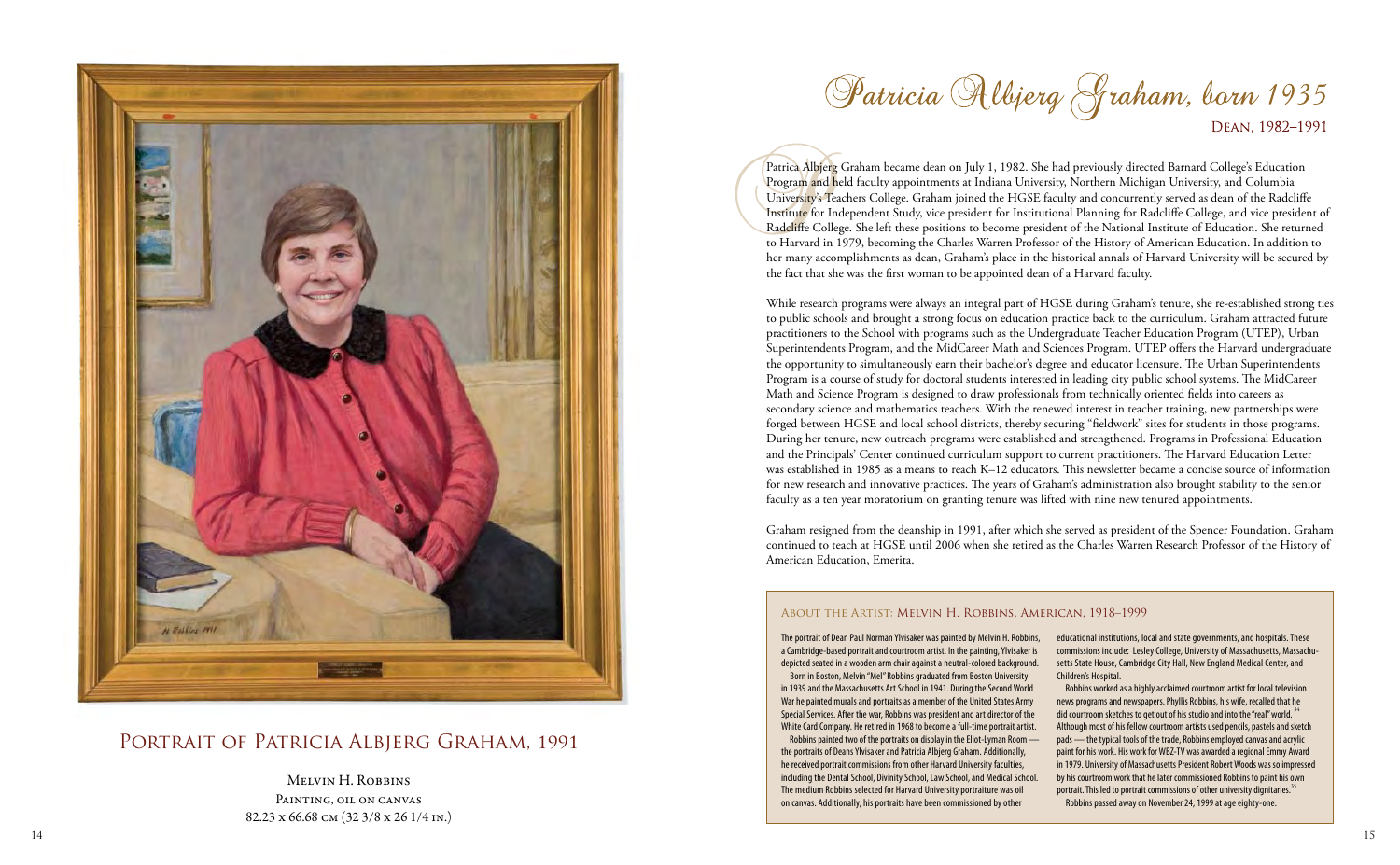Jerome T. Murphy became dean of the Harvard Graduate School of Education on September 1, 1992. He was already acquainted with HGSE for he had been a faculty member since 1974 and associate dean from 1982 to 1990. In fact, he graduated from the Ed School with a doctorate in Administration, Planning and Social Policy. His great familiarity with HGSE's policies and faculty gave the new dean "insider" status, thereby facilitating a smooth transition to his administration.

Early in Murphy's tenure, he initiated a major review of the general master's degree program and several of the specific academic programs. This review resulted in the creation of six new programs: Arts in Education, Technology in Education, Higher Education, International Education, Mind, Brain, and Education, and School Leadership.<sup>36</sup> Murphy's deanship also included the unparalleled success of a capital campaign in which \$111,000,000 was raised the largest amount of money ever raised by a school of education up to that point. This enabled a tripling of the number of endowed professorships and earmarked \$11,000,000 for student financial aid. Additionally, student research found increased support and the annual Student Research Conference was established in 1996. Diversity within the school was a major concern of Murphy's. After commissioning a report to examine the level of diversity in HGSE's classrooms, the Standing Committee on Diversity was formed. This led to a variety of activities including faculty seminars on teaching practices, student retreats, and HGSE-wide workshops on diversity-related matters. The Diversity Innovation Fund was also established to support student-led initiatives. The school's connection with the outside community was strengthened by a number of initiatives. Significantly, the Office of School Partnerships was created in 1996 to support HGSE's work with Massachusetts public schools. The Askwith Education Forum — a free public lecture series endowed during Murphy's tenure — continues to bring speakers to the school to discuss a wide variety of education topics.

Murphy stepped down as dean in June 2001 but remains a member of the faculty. He currently serves as the Harold Howe II Professor of Education which, upon Murphy's retirement, will be renamed the Jerome T. Murphy Professorship of Education. His teaching and research focus on administrative practice and organizational leadership, government policy, program implementation and evaluation, and qualitative methodology.

Susan Miller-Havens sought to understand the personality of Dean Jerome T. Murphy through meetings, and by reading his papers and watching him teach. She endeavored to visually capture her impressions of Dean Murphy as "a man of action who is dignified, who possesses sweetness as well as great determination and stamina, who connects with each individual while thinking about how to include that person in a group effort." Because the dean "wanted to be portrayed in a way that engaged the viewer rather than as a static official of the university," Miller-Havens moved away from the usual characteristics of official portraiture. The grey background and the crowding of the image on the rectangle allow Murphy to stand in his own human space. The problem of the hands possibly distracting from the face is dealt with by the use of color in the tie, shirt, and suit. The complicated design of the tie competes with the hands to contain some of their motion. By pushing the image to the edges of the pic ture plane the subject connects with the viewer by making direct eye contact.<sup>3</sup> Miller-Havens has had careers in both psychotherapy and fine arts. Founder

of the Psychiatric Nursing and Consultations Services in the Department of Psy -

Jerame T. Murphy, born 1938

DEAN, 1992-2001

chiatry at Cambridge Hospital, Miller-Havens holds an undergraduate degree with honors in studio art from Wellesley College and a doctorate in human development from the Ed School. Not primarily a portrait artist, her paintings focus on the subtleties within human interactions with others and the human experience in general. $38$  Her clinical background in medicine and psychology has given her art a unique perspective in facial features and body language. $^{39}$  The artist has stated that her intention is to enable "the viewer to see what I have seen, to think about the person and their life rather than let pure representational poses close down possibilities."<sup>40</sup> She is an artist who's known for unexpected use of color, absence of background objects, and inventive cropping. $^{\rm 41}$  Miller-Havens' commissions include the official portrait of Cambridge mayor Alice Wolf and NBA coach Pat Riley. Her portrait of baseball's Carlton Fisk is part of the permanent collection of the National Portrait Gallery Washington, D.C.

 The artist is a member of the Harvard Arts in Education Council and the National Association of Women Artists from whom she received the 2007 Palmer Award for Oil Painting.

### About the Artist: Susan Miller-Havens, American, born 1944



PORTRAIT OF JEROME T. MURPHY, 2001

Susan Miller-Havens PAINTING, OIL ON BALTIC BIRCH 114.3 x 60.33 cm (45 x 23 3/4 in.)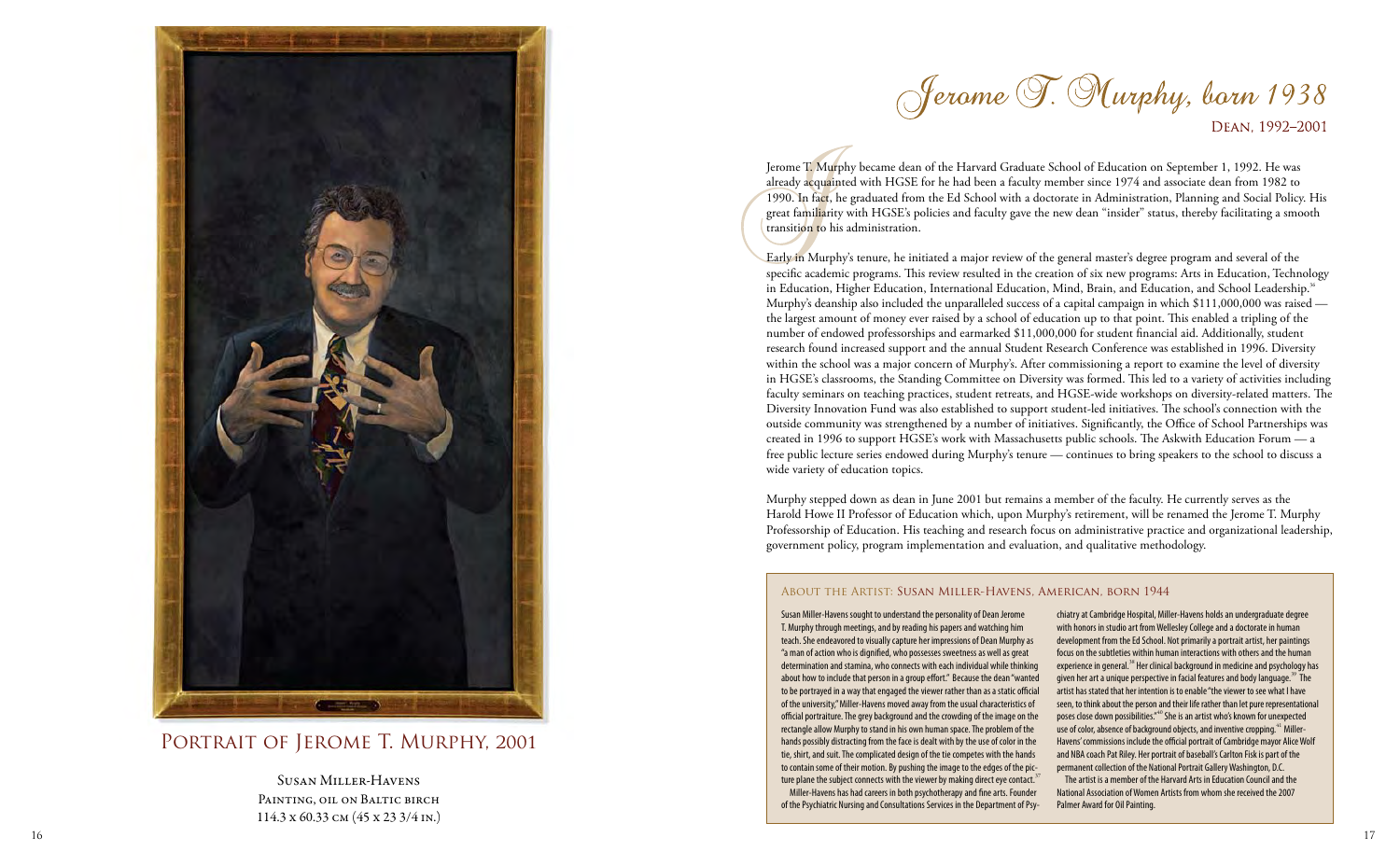Ellen Condliffe Lagemann began her tenure as dean on July 15, 2002. Prior to her appointment, Lagemann, a nationally known expert on the history of education and education research, had been the president of the Spencer Foundation. Previously, she taught at New York University where she served as chair of the Department of the Humanities and the Social Sciences and was director of the Center for the Study of American Culture and Education. She also taught at Teachers College, where she was also a member of the Department of History at Columbia. Lagemann has the distinction of being the third woman to be dean of a Harvard faculty and her appointment marked the first time that two women simultaneously served as deans of different faculties. $^\text{\tiny 42}$  Being appointed from outside the HGSE faculty allowed Dean Lagemann to bring a fresh approach to issues facing the school.<sup>43</sup>

A key principle underlying Lagemann's three years as dean was an emphasis on translating education theory and research into actual tools that teachers and students could use in learning environments. To this end, the "Usable Knowledge" initiative was created. During these years, several conferences were held under this theme and papers from one of them were later published as the book *Scaling Up Success: Lessons From Technology-Based Educational Improvement*. <sup>44</sup> In December 2004, HGSE combined the administrative structure of the Principals' Center and Programs in Professional Education (PPE) to form a new entity. Lagemann also reached out to the other Harvard University faculties to enhance the university's role in improving K–12 education. From this, the Public Education Leadership Project — a collaboration of HGSE and the Harvard Business School — and the Achievement Gap Initiative —an effort to help study and narrow the achievement gap in education — were formed. Her tenure also established core courses in the school's curriculum across disciplines.<sup>45</sup> The structure of HGSE's academic programs changed orientation, moving away from "areas" in the academic programs to a broader, school-wide approach to academics.<sup>46</sup> Also, \$22,000,000 was raised during her tenure. Lastly, Lagemann began the formal planning for HGSE's future move to the Harvard University Allston campus. $47$ 

> *"People seem to me the ultimate subject matter. There is nothing so fascinating, beautiful and universally relevant as an individual person."* — Lois Woolley<sup>48</sup>

Lagemann stepped down as dean on June 30, 2005, but remains a member of the faculty. She currently serves as the Charles Warren Professor of the History of American Education.

Lois Woolley's aim in portraiture is to make the work meaningful not only to the subject and their family but "universally relevant" to all viewers.<sup>49</sup> To this end, an initial meeting is arranged in the sitter's home or the artist's studio. Besides talking about specific requirements for the work, the purpose of this visit is to build rapport between Woolley and the sitter. At her first meeting with Dean Lagemann, Woolley says, "I was moved by the direct quality of her gaze. She came across as very open, genuine, and engaging. She is a wonderful conversationalist, with quick humor and deep insight. It became imperative to me that I convey these qualities in her official portrait." $50$  The artist has stated that she wants to observe in a person the nuances of gestures and expressions that may be particularly characteristic in that individual as "the challenge in painting portraits is to catch that essence of who a person is, their spirit and emotion, in a painting."<sup>51</sup> In this portrait, Woolley had Lagemann stand in a "naturalistic pose" appearing to interact with the viewer. Woolley is an oil and pastel painter whose specialty is portraiture. Much of her work has been commissioned by individuals for personal collections rather than public commissions for organizations. The artist was especially excited by this commission as a portrait of a dean is "always a great addition to a portrait artist's portfolio" and "this was for Harvard!"<sup>52</sup> Woolley's professional training began at age seventeen at the Corcoran School of Art (Washington, D.C.) and continued at the Art Students League of New York. At the Art Students League, she studied drawing and anatomy with Robert Beverly Hale and painting with Robert Brackman. Additionally, she studied under Daniel E. Greene. Always searching to combine full color with strong form, she credits her association with painter and husband Hongnian Zhang to her current style.<sup>53</sup> Woolley is currently a professor at the Woodstock School of Art where she teaches courses in portrait painting. She lives in Woodstock, N.Y., and shares a studio with Zhang.

DEAN. 2002-2005

### About the Artist: Lois Woolley, American, 21st Century



### Portrait of Ellen Condliffe Lagemann, 2006

Lois Woolley Painting, oil on canvas 91.4 x 71.1 cm (36 x 28 in.

Ellen Candliffe Lagemann, born 1945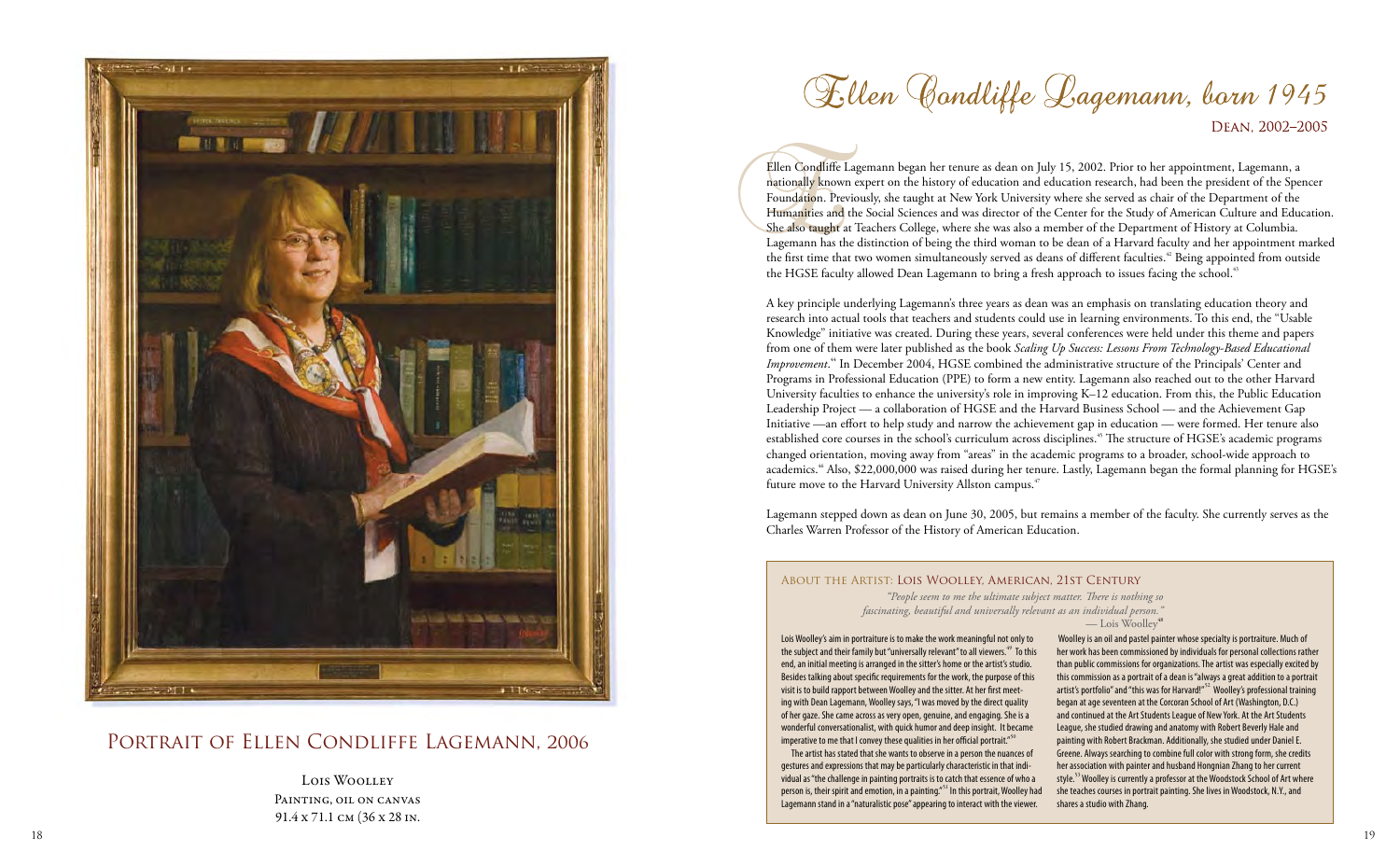Harvard Crimson. "Keppel Heads Commission on Education," Nov. 26, 1962. http://www.thecrimson.com/article. aspx?ref=491727

Lord, Dean. "Francis Keppel Remembered" *Harvard Graduate School of Education Bulletin*, 34, no. 2 (Spring 1990):  $1-2.$ 

*Harvard Graduate School of Education Alumni Bulletin*. "Francis Keppel: A Legacy of Outstanding Achievement." 34, No. 3 (Summer 1990): 23–25.

*Harvard Graduate School of Education Association Bulletin*. "Mr. Keppel Goes to Washington." 7, no. 4 (Winter 1962): 1–4.

Lord, Dean. "Harvard Medal for Francis Keppel." *Harvard Graduate School of Education Bulletin*, 31, no. 1 (Fall/ Winter 1986): 1–2.

#### **Ellen Condliffe Lagemann:**

Bombardieri, Marcella. "A Top Female Dean Set to Leave Harvard." *Boston Globe*, March 22, 2005: B1.

Jacobs, Evan H and Sarah E.F. Milov. "GSE Dean to Step Down After Three Years." *Harvard Crimson*, March 21, 2005. http://www.thecrimson.com/article.aspx?ref=506653

"Getting to the 'Core' of Public Education: The Deanship of Ellen Condliffe Lagemann." *Ed. Magazine*, 49: no. 1 (Summer 2005): 15–17.

Lagemann, Ellen Condliffe. "Reenvisioning the Education Profession." *Harvard Graduate School of Education Annual Report*. (2003–2004): 2–3.

 "Lagemann Steps Down as HGSE Dean." *Harvard Graduate School of Education Annual Report*. (2004–2005): 8. "Meet the Dean." *Ed. Magazine*, 46: no. 2 (Fall 2002): 2–3.

Seltzer, Sarah. "New Education School Leader Appointed." *Harvard Crimson*, April 10, 2002. http://www. thecrimson.com/article.aspx?ref=204972

"Spencer Foundation Head New GSE Dean." *Harvard University Gazette*, April 11, 2002: 1,6.

Steinhardt, Jennifer L. "New Education Dean to Raise School Profile." *Harvard Crimson*, April 26, 2002. http:// www.thecrimson.com/article.aspx?ref=205346

**Jerome T. Murphy:** Charters, Gillian. "Dean Murphy - A Man Who Enjoys Work and Fun." *Ed Lines* (Fall 1992): 1,6.

*Harvard University Gazette*. "Jerome T. Murphy to Step Down as Dean in 2001." June 8, 2001:1,3.

*Harvard University Gazette. "Murphy Deanship Characterized by Outreach, Expansion." June 8, 2001: 3.*

## Bibliography – Deans

### **Patricia Albjerg Graham:**

Graham, Patricia Albjerg. "A Decade of Transition." *Harvard Graduate School of Education Bulletin*, 35, no. 3 (Spring/Summer 1991): 2–19.

Graham, Patricia Albjerg. "Serving Society's Needs: How Effective Are Schools of Education." *Harvard Graduate School of Education Bulletin*, 31, no. 1 (Fall/Winter 1986): 2–5.

Lord, Dean. "Dean Graham Resigns to Head Spencer Foundation." *Harvard Graduate School of Education Bulletin*, 35, no. 2 (Winter 1990/1991): 1,3.

*Harvard Graduate School of Education Bulletin*. "Patricia Albjerg Graham." 26, no. 2 (Winter 1982):1

*Harvard Graduate School of Education Bulletin*. "New Appointments: Patricia Albjerg Graham." 19, no. 1 (Fall 1974): 29.

Weiss, Joanna M. "The Ed School Faces Life After Graham." *Harvard Crimson*, June 6, 1991. http://www. thecrimson.com/article.aspx?ref=240505

Weiss, Joanna M. "The Ed School's Dean Graham Leaves a Legacy of Innovation." *Harvard Crimson*, Feb. 8, 1991. http://www.thecrimson.com/article.aspx?ref=242053

### **Paul Henry Hanus:**

Hanus, Paul H. *Adventuring in Education*. Cambridge, MA: Harvard University Press, 1937.

Hanus, Paul H. Papers. Harvard University Archives, Cambridge, MA.

*New York Times*. "Dr. P.H. Hanus Dies: A Noted Educator." Dec. 15, 1941: 19.

Powell, Arthur G. "The Education of Educators at Harvard 1891–1912." In *Social Sciences at Harvard, 1860–1920*, Ed by Paul Buck. Cambridge: Harvard University Press, 1965: 223–274.

Powell, Arthur G. "Paul Henry Hanus." *Dictionary of American Biography, Supplement 3: 1941–1945.* American Council of Learned Societies, 1973. Reproduced in *Biographical Resource Center*. Farmington Hills, MI: Thomson Gale, 2007

http://galenet.galegroup.com.ezp1.harvard.edu/servlet/BioRC

### **Henry Wyman Holmes:**

*Harvard Graduate School of Education Association Bulletin*. "Henry Wyman Holmes" 5, no. 2 (Fall 1960): 25–26.

Keppel, Francis and I. A. Richards and P. J. Rulon. "Henry Wyman Holmes," *Harvard University Gazette* (Feb. 18, 1961). Henry W. Holmes Biographical File. HUG 300. Harvard University Archives.

### **Francis Keppel:**

"Francis Keppel." In *Reflections on the Graduate School of History, 1948–1985*. Cambridge: MA, Harvard Graduate School of Education, 1988: 105–130.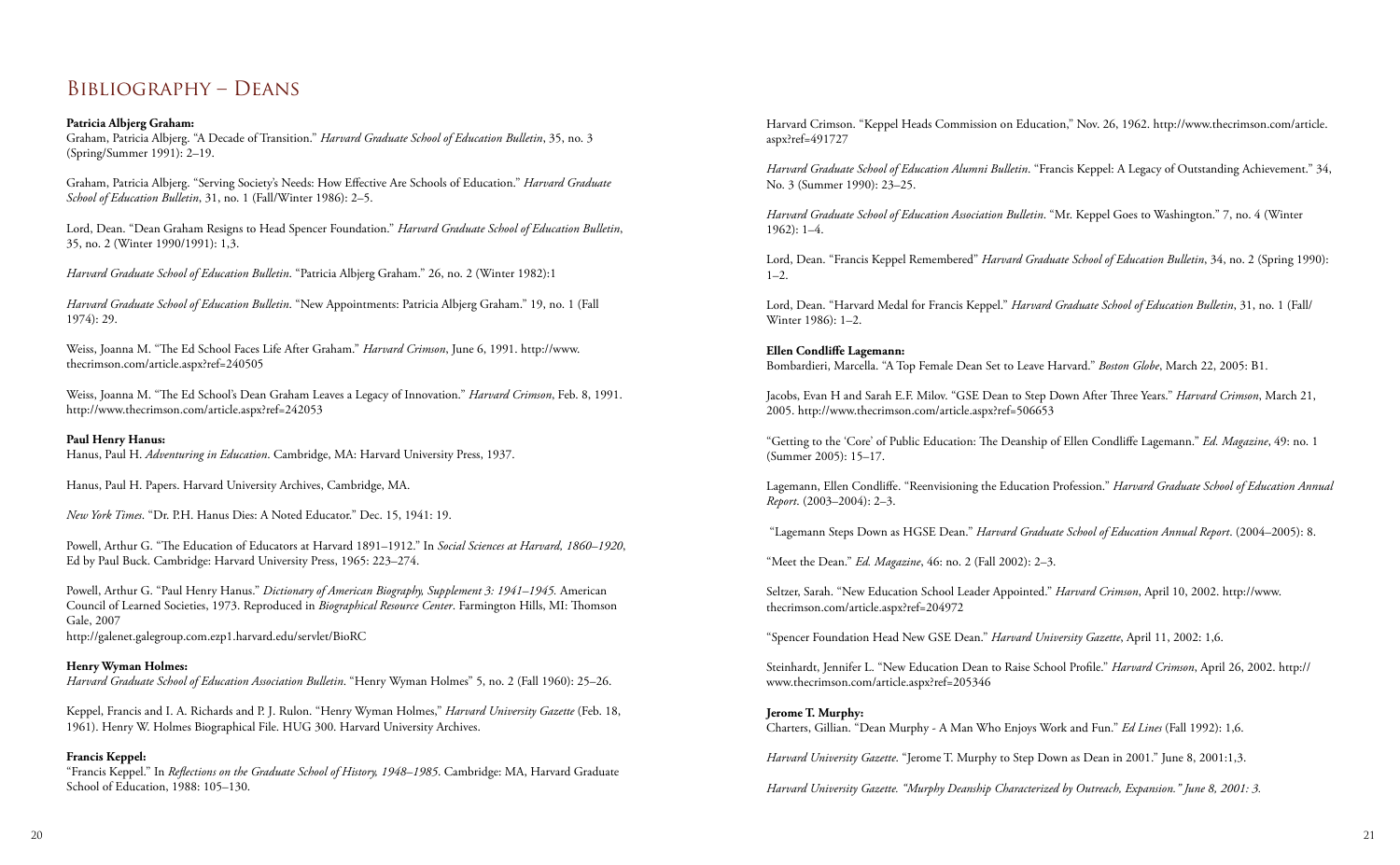Spaulding, Francis T. *Addresses and Papers of Francis Trow Spaulding*. Albany, NY: University of the State of New York; State Education Department, 1967.

"Spaulding, Francis Trow." *Who's Who in American Education*, 14<sup>th</sup> edition (1949/1950): 1132.

#### **Paul Norman Ylvisaker:**

Charters, Gillian. "A Maverick in Academia: A Profile of Paul Norman Ylvisaker." *Harvard Graduate School of Education Bulletin*, 17, no. 1 (Fall/Winter 1972): 3–7.

Charters, Gillian. "A Wonderfully Humane and Thoughtful Person." *Ed Lines* (Spring 1992): 3,6.

Charters, Gillian, ed. "Paul N. Ylvisaker." Special issue, *Harvard Graduate School of Education Bulletin*, 26, no. 3 (Spring/Summer 1982).

Esposito, Virginia M. "Paul Ylvisaker: A Biographical Profile." In *Conscience and Community: The Legacy of Paul Ylvisaker*, edited by Virginia M. Esposito, xv–xxxvi. New York: Peter Lang, 1999.

Greenberg, Allen M. "Ylvisaker, Dean of Ed School, Leaves Post After Ten Years." *Harvard Crimson*, June 2, 1981. http://www.thecrimson.com/article.aspx?ref=270009

Lambert, Bruce. "Paul Ylvisaker, 70, Educator and Urban Planner." *New York Times*, March 20, 1992: A21.

Ylvisaker, Paul N. "Future Directions." *Harvard Graduate School of Education Bulletin*, 17, no. 1 (Fall/Winter 1972): 2.

Mosteller, Daniel P. "Ed School Dean Murphy to Step Down Next June." *Harvard Crimson*, June 6, 2000. http:// www.thecrimson.com/article.aspx?ref=101137

Vaishnav, Anand. "Harvard Education School Dean to Resign." *Boston Globe* (June 6, 2000): B5.

Weiss, Joanna M. "Murphy Named to Top Post at Grad School of Education." *Harvard Crimson*, Aug. 14, 2000. http://www.thecrimson.com/article.aspx?ref=225338

#### **Theodore R. Sizer:**

*Harvard Graduate School of Education Bulletin*. "Andover's New Headmaster." 16, no. 2 (Spring 1972): 42.

*Harvard Graduate School of Education Association Bulletin*. "Introducing Dean Sizer," 9, no. 1 (Spring 1964): 1-2.

*Harvard Graduate School of Education Alumni Bulletin*. "Perspectives." *Harvard Graduate School of Education Alumni Bulletin*, 16, no. 1 (Winter 1972): 1.

Hertzberg, Hendrick. "Sizer Might be Named New Dean of the Ed School." *Harvard Crimson*, Feb. 29, 1964. http://www.thecrimson.com/article.aspx?ref=492576

Kunen, Mark C. "Sizer to Replace Pusey as Dean of Ed School." *Harvard Crimson*, Mar. 10, 1964. http://www. thecrimson.com/article.aspx?ref=125476

*New York Times*, "Harvard Selects Dean of Graduate Education," March 10, 1964: 26.

*New York Times*, "Phillips Andover Selects New Head," Feb. 24, 1972: 28.

Pease, Theresa Fucci. "Ted Sizer: A Vision for Education." *Andover Bulletin*, 92:2 (Winter 1999): 4–7.

Sizer, Theodore R. "Dean's Report 1970–71." *Harvard Graduate School of Education Bulletin*, 16, no. 1 (Winter 1972): 3–11.

Stevens, William K. "Resigning Harvard Educator, Fight Won, Says a Healer is Needed." *New York Times*, Sept. 22, 1972: 27.

"Theodore Ryland Sizer." In *Reflections on the Graduate School of History, 1948–1985*. Cambridge: MA, Harvard Graduate School of Education, 1988: 165–182.

Thomas, Evan W. "Andover Selects Ed School's Sizer." *Harvard Crimson*, Feb. 24, 1972. http://www.thecrimson. com/article.aspx?ref=143396

#### **Francis Trow Spaulding:**

"Dr. Spaulding Dies; Education Head, 53" [Obituary]. *New York Times* (March 27, 1950): 23.

Keppel, Francis. "The Late Francis T. Spaulding" section within "Report of the Dean of the Graduate School of Education, 1949–1950" in *The Report of the President of Harvard College and Reports of Departments, 1949–1950*  (Cambridge, MA: Harvard University, 1954): 571–573.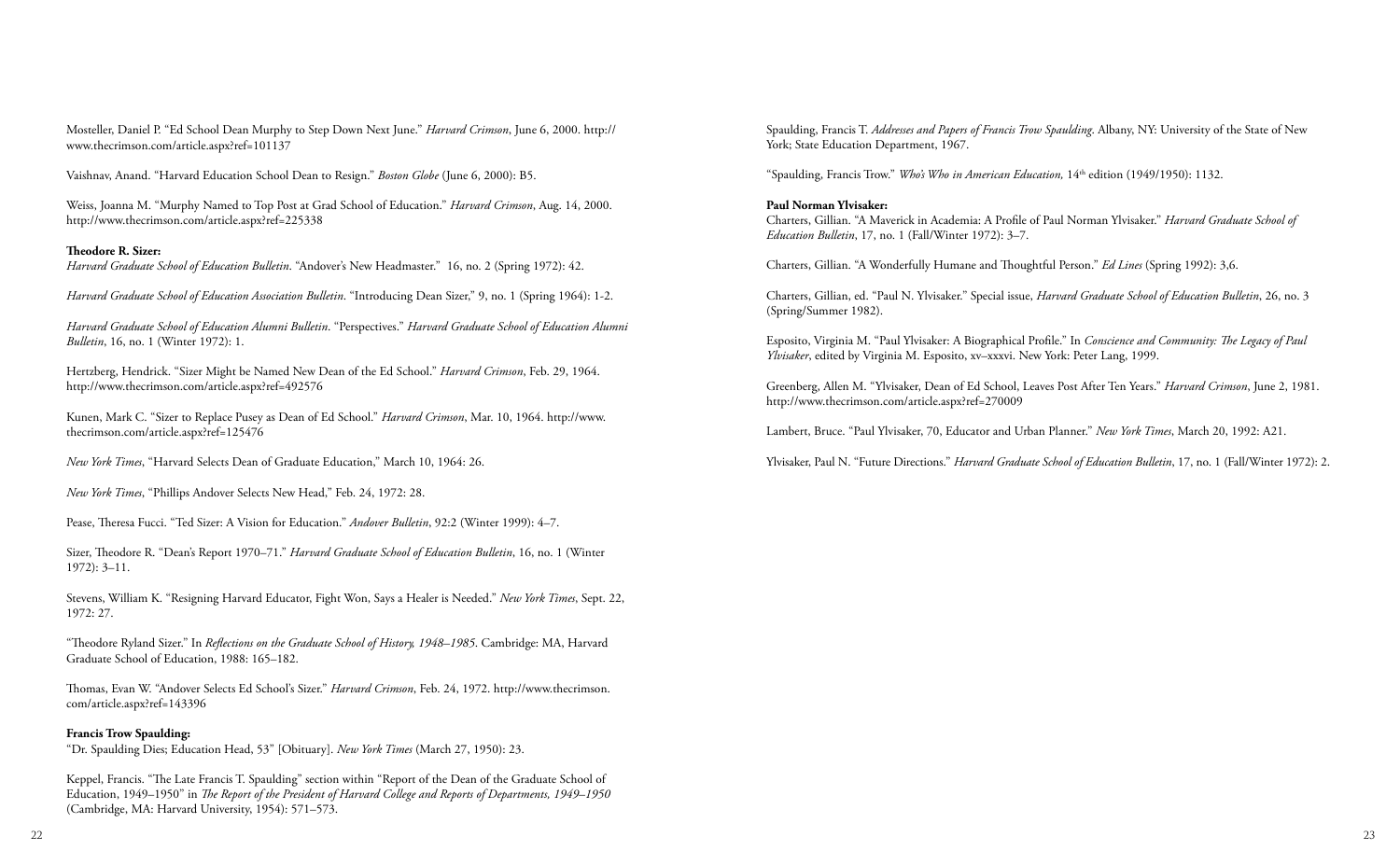*Alice Wolf – State Representative.* "Wolf Mayoral Portrait to Be Displayed: Press Release." November 18, 2003. http://alicewolf.org/news\_v/portrait\_displayed.htm (accessed July 26, 2007).

*AskArt: The Artists' Bluebook*. "Susan Miller-Havens." http://www.askart.com/askart/m/susan\_millerhavens/susan\_millerhavens.aspx (accessed July 11, 2007).

Miller-Havens, Susan. "Artist's Statement, Miller-Havens" (Computer printout, 2003).

Miller-Havens, Susan. "Artist's Statement, Murphy Portrait" (Computer printout, 2001).

*The Miller Havens-Studio.* Artist's Website. http://www.millerhavens.com/index.php (accessed July 26, 2007).

Parney, Lisa Leigh. "Capturing a Colorful Game on Canvas." *Christian Science Monitor* (August 24, 1999): 4.

**Paul Moschowitz:**

*American Jewish Year Book*. "Moscowitz, Paul." Vol. 5 (1904/1905):158.

*Brooklyn Eagle*. "Paul Moschcowitz, Ex-Art Teacher" [Obituary]. Jan. 6, 1942.

*New York Herald Tribune*. "Moschcowitz Dies; Portraitist and Instructor" [Obituary]. Jan. 6, 1942.

### **Mel Robbins:**

*Gremlin Fine Arts Galleries*. "Artwork of Mel Robbins." http://www.thegremlin.com/courtroomsketch3.html (accessed July 3, 2007).

Long, Tom. "Melvin H. Robbins, At 81" [Obituary]. *Boston Globe* (December 4, 1999): B7.

### **Lois Woolley:**

*Fletcher Art Gallery* [website]. "Lois Woolley." http://www.fletchergallery.com/artists/Woolley/Woolley.htm (accessed August 2, 2007).

*Lois Woolley Gallery*. Artist's Website. www.zhangwoolley.com/html/woolley\_frameset.html (accessed August 2, 2007).

Price, Maggie. "Lois Woolley: Portraying the Essence of the Subject in the Pastel Portrait." *Pastel Journal*, 4, no. 3 (July/August 2002): 18–22.

Woolley, Lois. "Artist Biography" (Computer printout, 2007).

Woolley, Lois. "Portrait of Dean Ellen Lagemann" (Computer printout, 2007).

*Woodstock School of Art.* "Lois Woolley." http://www.woodstockschoolofart.org/Woolley.html (accessed August 2, 2007).

### Bibliography – Artists

#### **George Augusta:**

"Artist-George Augusta." In *Attorney Generals of the United States, 1789–1985.* Washington, DC: United States Department of Justice, 1985: 142.

*AskArt: The Artists' Bluebook.* "George Augusta." http://www.askart.com/askart/a/george\_augusta/george\_augusta.aspx (accessed June 8, 2007).

*Portraits by George Augusta*. Artist's website. http://www.georgeaugusta.com (accessed June 8, 2007).

*Harvard Graduate School of Education Association Bulletin*. "Keppel Portrait Given to the School" 11, Supplement 1 (Spring 1966): 6.

#### **Frank C. Bensing:**

*American Art Archives.* "Frank Bensing." http://www.americanartarchives.com/bensing.htm (accessed on May 21, 2007).

*AskArt: The Artists' Bluebook.* "Frank C. Bensing" http://www.askart.com/askart/a/george\_augusta/george\_augusta.aspx (accessed June 8, 2007).

Reed, Walt. Ed. *The Illustrator in America, 1900–1960s*. New York: Reinhold Publishing Corp., 1966.

Harvard University News Office, "Release Morning Papers of Wednesday – June 15, 1955" [press release] (Cambridge: Harvard University, 1955, mimeographed). In: Spaulding, Francis Trow (H557) file, Harvard University Portrait Collection Records, Harvard University Portrait Collection, Harvard University Art Museum.

#### **Deane Keller:**

*AskArt: The Artists' Bluebook.* "Deane Keller." http://www.askart.com/askart/artist.aspx?artist=104951 (accessed July 11, 2007).

*Harvard Graduate School of Education Association Bulletin*. "Sizer Portrait" 17, no. 1 (Fall/Winter 1972): 36.

Roach, Catherine. *Guide to the Deane Keller Papers*. New Haven, CT: Yale University Library. Manuscripts and Archives, 2002. http://mssa.library.yale.edu/findaids/stream.php?xmlfile=mssa.ms.1685.xml (accessed June 22, 2007).

**Sergei Konenkov:** Brown, Archie, Ed.. *The Soviet Union: A Biographical Dictionary*. London: Weidenfeld and Nicholson, 1990.

Jackson, David. "Konenkov, Sergei" *The Oxford Companion to Western Art.* Ed. Hugh Brigstocke. Oxford University Press, 2001. Oxford Reference Online. Oxford University Press. Harvard University Library. http://www. oxfordreference.com/views/ENTRY.html?subview=Main&entry=t118.e1386 (accessed August 8, 2007).

Lampard, Marie Turbow, John E. Bowlt and Wendy R. Salmond, eds. *The Uncommon Vision of Sergei Konenkov: 1874–1971*. New Brunswick, NJ: Rutgers University Press, 2001.

Vronskaya, Jeanne. *A Biographical Dictionary of the Soviet Union*. London: K.G. Saur, 1989.

**Susan Miller-Havens:**